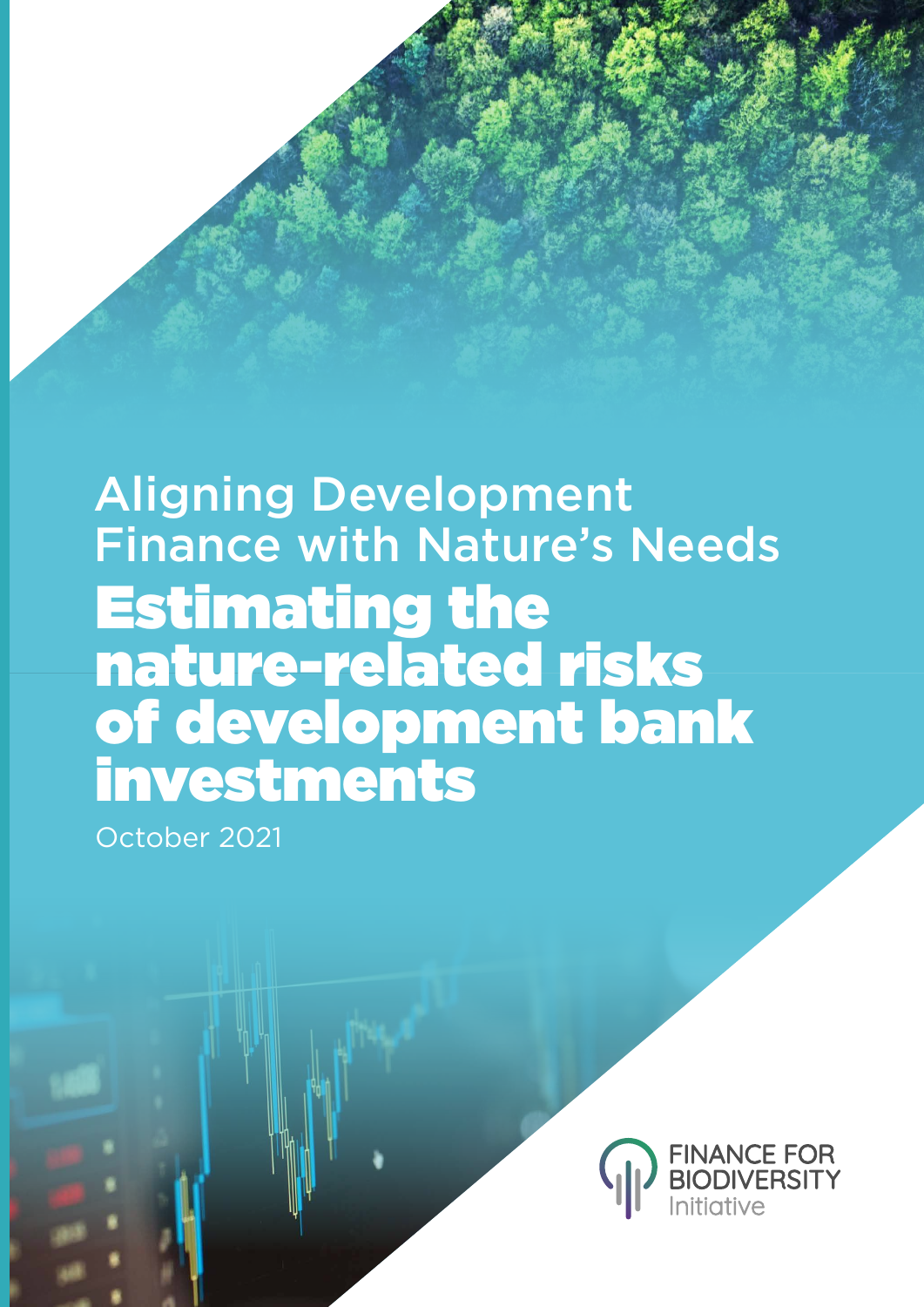### Aligning Development Finance with Nature's Needs Estimating the nature-related risks of development bank investments

### About this report

This report is an updated and expanded version of the one released in November 2020 ahead of the inaugural Finance in Common Summit. It uses readily available data to estimate the dependency of development banks' balance sheets on vulnerable nature ('dependency risk'), alongside the potential damage to nature from their lending activities ('nature at risk'). Using portfolio data from 12 key development banks, we estimate 'dependency risk' and 'nature at risk' using publicly available information on their lending activities. The results are scaled up to reflect the total value of assets held by public development banks (PDBs) globally. We also summarise the combined nature risk exposure of 11 shareholder countries. The application of this methodology shows that any financial institution can make a credible, first-pass, biodiversity-related stress test of its balance sheet.

**Comments are welcomed. Please direct these to:** Nathalie Nathe: nathalie.nathe@f4b-initiative.net

### Acknowledgements

This report has been written as part of the Finance for Biodiversity Initiative (F4B) and was produced with support and analysis from Basic Roots Consulting and Vivid Economics.

We also acknowledge the contributions of Natan Aquino, Jeremy Eppel and Anna Watson, as well as the feedback received from colleagues in several PDBs.

**With thanks to our partners on this report:** 

 $\Box$ ōδ basic roots consulting MAKING BUSINESSES

:vivideconomics

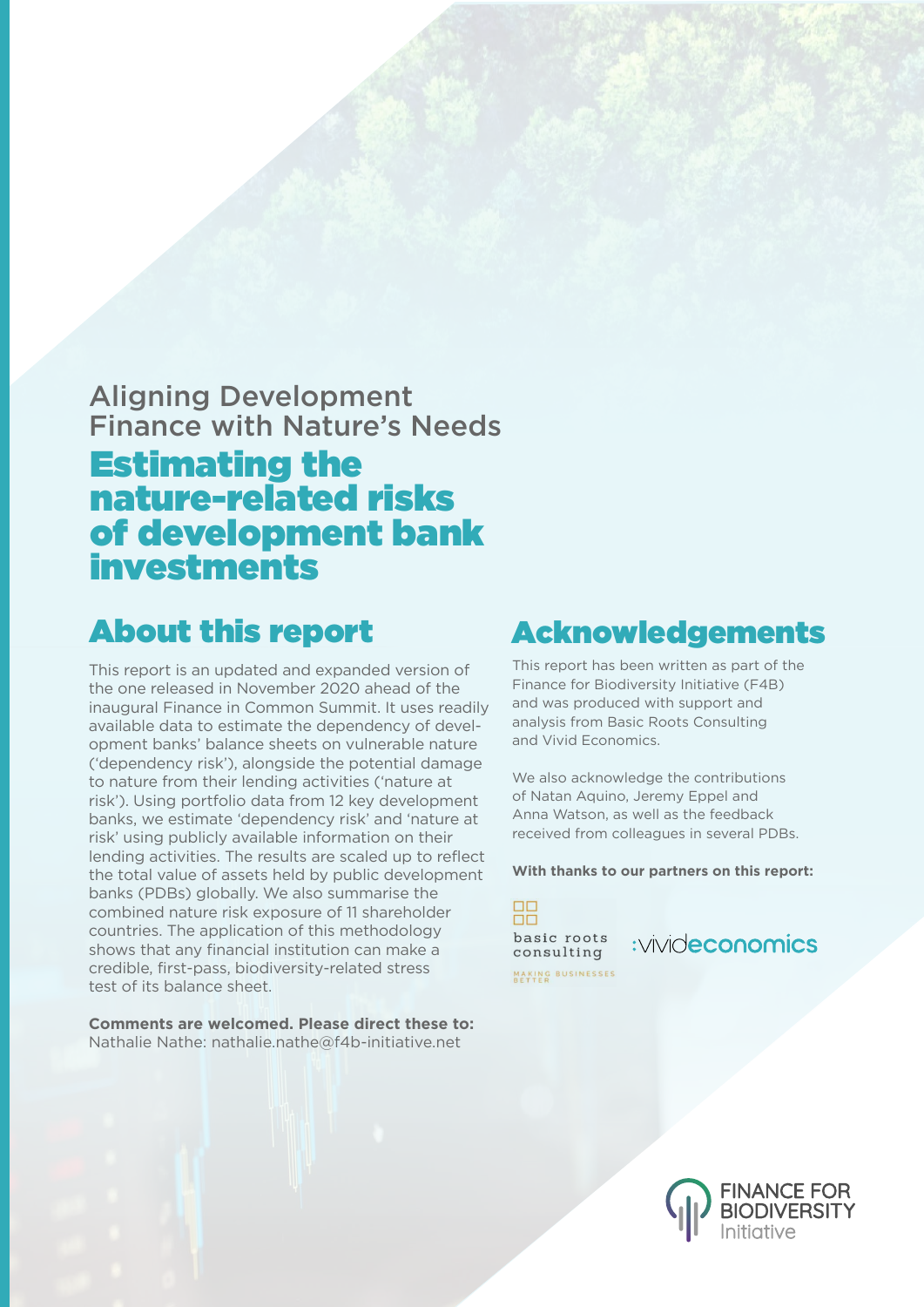### About Finance for **Biodiversity**

F4B's goal is to increase the materiality of biodiversity in financial decision-making and so better align global finance with nature conservation and restoration.

Our work on Development Finance draws from the entirety of our portfolio, which is organised across five workstreams:

**Market efficiency and innovation:** including a leadership role in the Taskforce on Nature-related Financial Disclosures (TNFD), and support to a number of data and fintech-linked initiatives.

**Enhanced liability:** focusing on extending the legal liabilities of financial institutions for biodiversity outcomes, such as extended use of anti-money laundering rules.

**Citizen engagement:** public advocacy and campaigning, and advancing digital approaches to catalysing shifts in citizens' financing behaviour.

**Public finance:** advancing measures and advocacy linked to stimulus and recovery spending, and the place of nature in sovereign debt markets.

**Nature markets:** catalysing nature markets by developing new revenue streams and robust governance innovations, including the governance of voluntary carbon markets.

**F4B** has been established with support from the MAVA Foundation, which has a mission to conserve biodiversity for the benefit of people and nature. F4B's work benefits from partnership with, and support from, the Children's Investment Fund Foundation (CIFF) and the Gordon and Betty Moore Foundation.

### For more information and publications, visit www.F4B-initiative.net

**FINANCE FOR<br>BIODIVERSITY**<br>Initiative



This work is licensed under the Creative Commons Attribution 4.0 International License. To view a copy of this license, visit: http://creativecommons.org/licenses/by/4.0/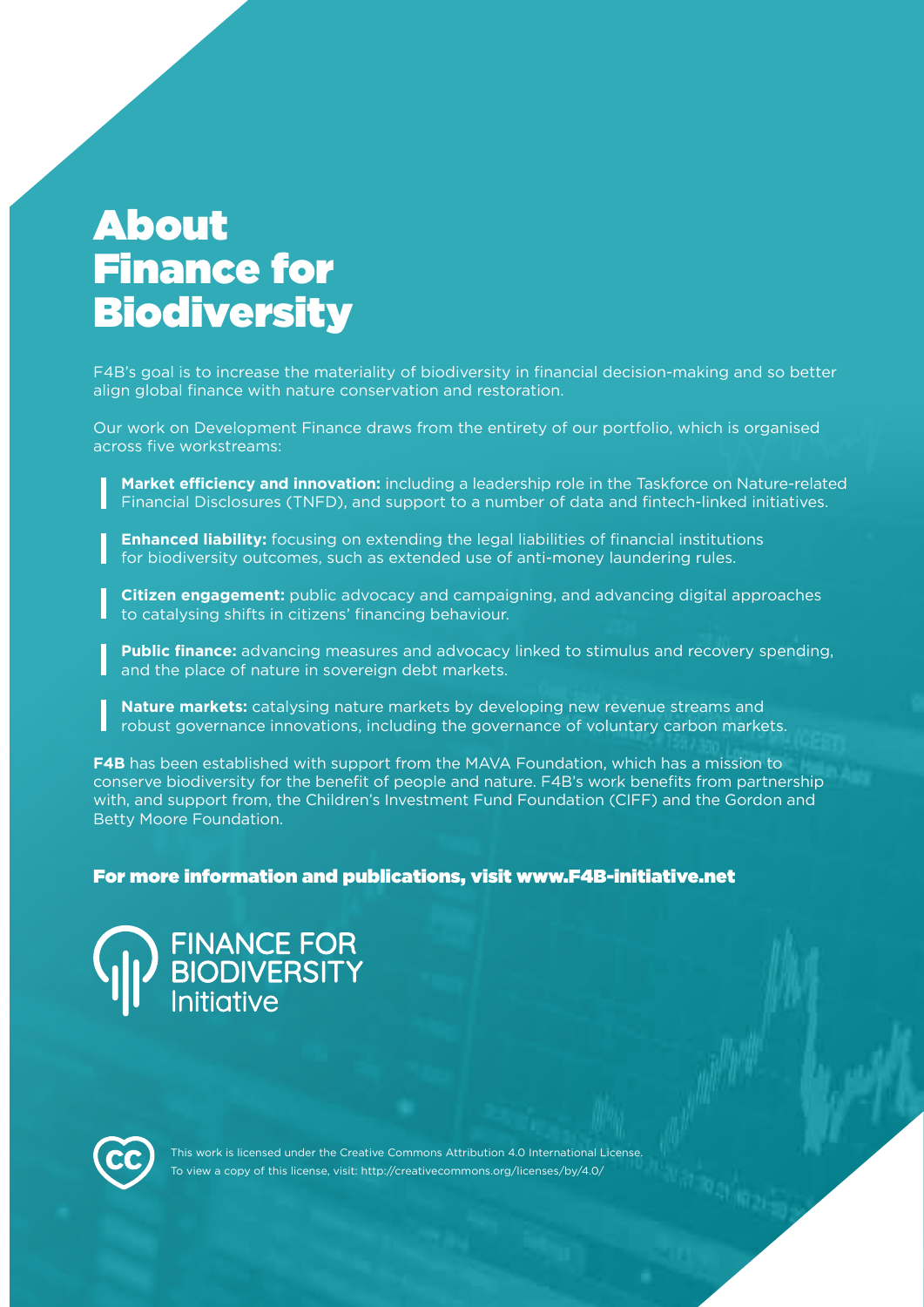## Table of Contents **EXECUTIVE SUMMARY** 5 **INTRODUCTION** 8 **FINDINGS** 11 Scope of analysis Global Results<sup>13</sup> Sector and regional hot spots <sup>14</sup> Split by type of development bank <sup>16</sup> The role of shareholders and their exposure to nature-related risks 20 How are our results different from last year? 22 **CONCLUSIONS** 24 **APPENDIX: Methodology** 27 Data sources for PDB assets 27 Scaling up estimates 29 Measuring dependency risk 30 Measuring nature at risk 34 **REFERENCES** 37| 11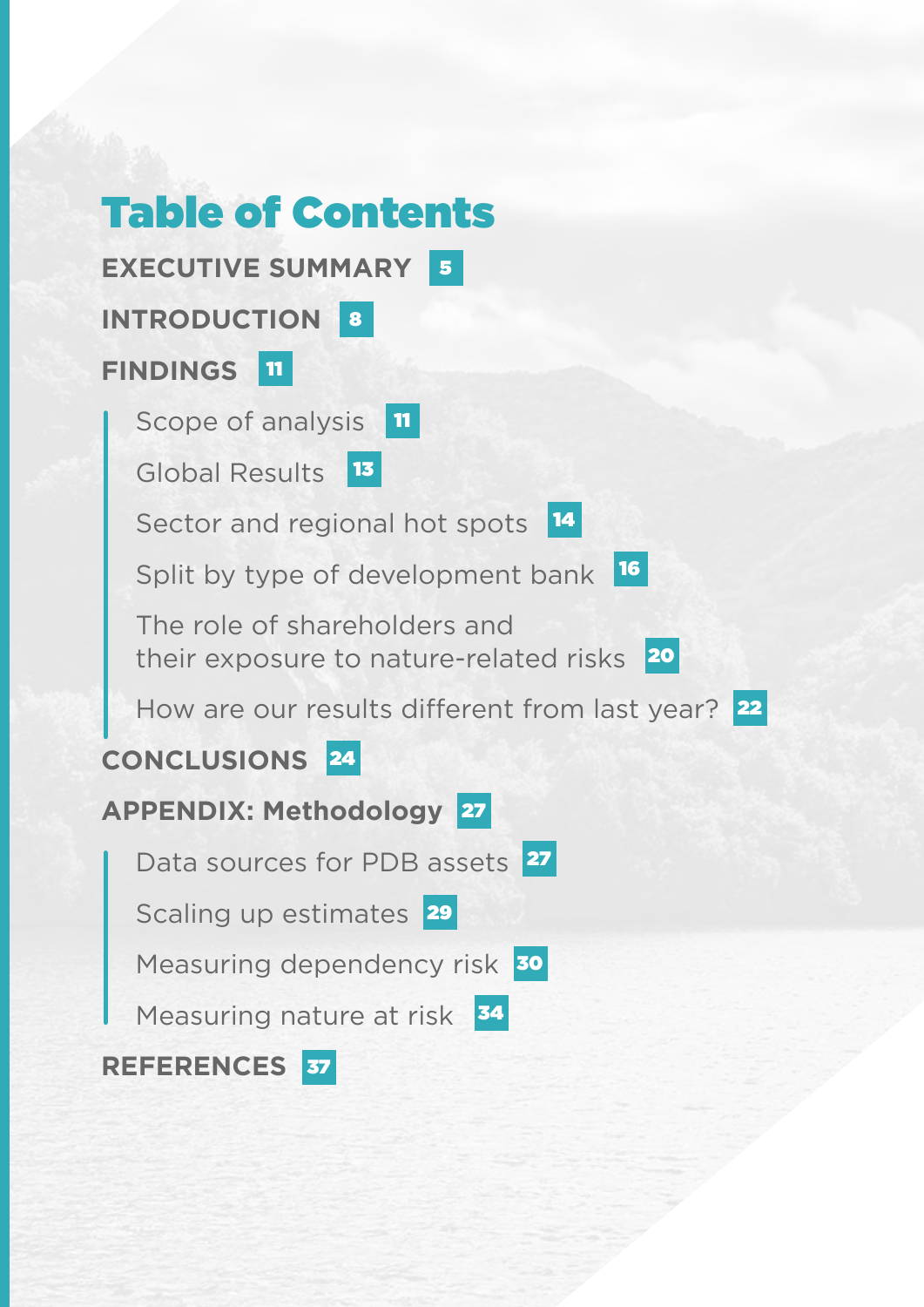## Executive summary

**The purpose of public development banks (PDBs) is to facilitate sustainable development.** Globally, there are more than 450 PDBs, which collectively invest about US\$2.3 trillion annually, and manage US\$11.6<sup>1</sup> trillion in assets. Almost all are accountable to one or several governments, and ultimately the citizens of those governments. Given their substantial financial firepower and influence, PDBs have a responsibility to progress towards sustainable development goals both through their own lending, and through leading by example to achieve wider financial system change.

**Nature has intrinsic value, and supplies vital goods and services to people, sustains the quality of the air and the quantity and quality of our fresh water and soils, balances an equable climate, pollinates, controls pests, and reduces the impact of natural hazards.** These ecosystem services are the foundation for human life and are deteriorating rapidly. PDBs need to protect nature if they are to fulfil their core purpose of sustainable development.

**PDBs that finance activities that depend on nature or that damage nature are exposing themselves to nature-related risks and may not be fulfilling their sustainable development purpose.** Where PDB activities depend on nature which is already vulnerable, they are exposed to 'dependency risk'. Where PDBs endanger nature, they create a cost to society by placing 'nature at risk', and may undermine environmental legislation, exposing themselves to the risk of litigation and reputational damage.

**Finance for Biodiversity Initiative (F4B) estimates the 'dependency risk' of all PDBs worldwide today at US\$4.6 trillion (or 40% of their total assets). See Figure 1 below.** This estimate aligns with other estimates of dependency risk, such as the one from the Dutch Central Bank (De Nederlandsche Bank) which outlined that ~36% of the assets analysed had exposure to biodiversity risks<sup>2</sup>, or the estimate from the French Central Bank (Banque de France), which found that 42% of the value of securities held by French financial institutions comes from issuers that are highly or very highly dependent on one or more ecosystem services.<sup>3</sup>

**In addition, F4B estimates the 'nature at risk' due to PDB lending activities at US\$800 billion annually (representing ~\$0.07 per \$1 invested).** This is based on the value of the potential damage to nature resulting from deforestation and water use if PDB investments are carried out without effective safeguards to mitigate such harm.

**Finance for Biodiversity (F4B) estimates the "dependency risk" of all PDBs worldwide today at US\$4.6 trillion (on average 40% of their assets). See Figure 1 below.** 

**We estimate the "nature at risk" due to PDB lending activities at US\$800 billion annually (representing ~\$0.07 per \$1 of investment).**

**When accounting for other environmental impacts, the above figure for 'nature at risk' could increase by a factor of two or more (to \$0.14 per \$1 invested, or more).** Environmental impacts that are beyond the scope of this paper include: greenhouse gas emissions, air pollution, waste, natural resource exploitation, and habitat loss from sources other than deforestation. PDBs should consider the full range of environmental risks as part of their commitments to climate and nature.

**These biodiversity-related risk estimates are leading indicators of financial risk.** The estimates reflect how PDB lending is weighted towards resource-intensive countries with high levels of biodiversity and relatively weak regulation, where negative impacts are most likely, and nature is most vulnerable. This creates significant expected risk to PDB balance sheets. In parallel, impacts imposed on nature itself could undermine development.

**The magnitude of the estimate shows that it warrants consideration by PDBs and their shareholders.** Within these aggregated results, some PDBs will have greater impact and exposure, and some less.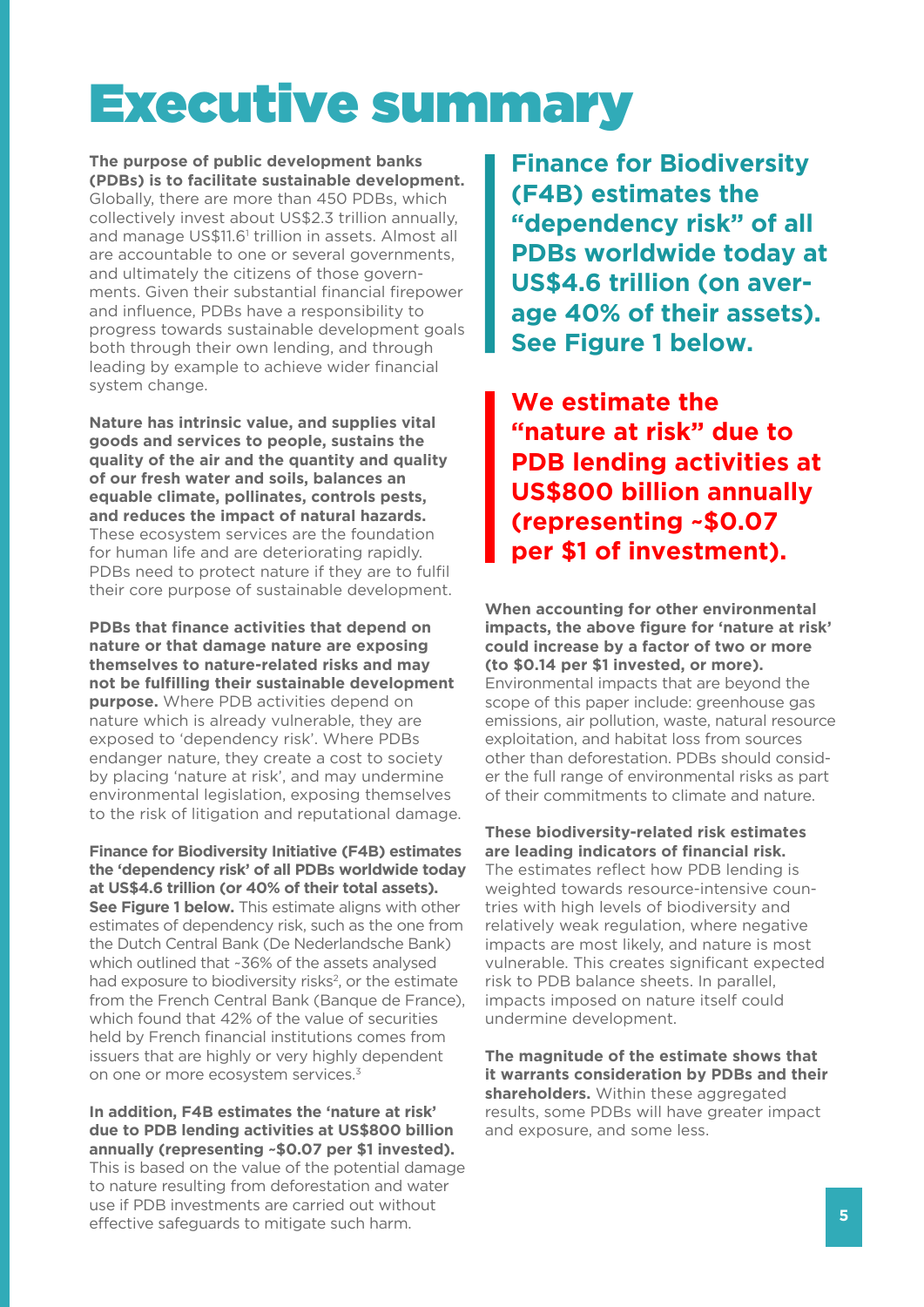### Figure 1 | Total PDB assets, dependency risk and nature at risk



**Source: Basic Roots, Vivid Economics** 

**Note:** Dependency risk is defined as the aggregate value of assets that are held in sectors considered highly dependent on nature, and in countries considered highly vulnerable to the deterioration of nature. Nature at risk is defined as the expected value of the damage to nature from lending activities without effective measures to mitigate harm to nature.

**PDBs have the ability to reduce their dependence on, and mitigate any risks to, vulnerable nature, and increase their investments in nature-based solutions.** PDBs today employ only a limited range of environmental safeguards, in the form of a checklist of harms they should avoid. PDBs need to first better understand the nature-related risks in their portfolios, including their impacts and dependencies on nature. With this, they can transparently and systematically measure, report and manage them.

**Impact and risk governance, including public reporting, are two of several changes that would transform the financial sector's relationship with nature.** In F4B's publication, ['Aligning Global Finance with Nature's Needs:](https://a1be08a4-d8fb-4c22-9e4a-2b2f4cb7e41d.filesusr.com/ugd/643e85_d6b4337d77f94cc9aa662656dc7018d3.pdf)  [A Framework for Systemic Change'](https://a1be08a4-d8fb-4c22-9e4a-2b2f4cb7e41d.filesusr.com/ugd/643e85_d6b4337d77f94cc9aa662656dc7018d3.pdf), we identify six areas of change, each underpinned by ambitious and actionable recommendations. PDBs have a vital role to play in this framework. When the financial sector systematically reports nature-related impacts and risks, it will, once stakeholders become accustomed to the idea, receive support from owners, investors and investees to behave sustainably. PDBs could lead in this area, showing private financial institutions that existing data and methods already allow such reporting.

**PDBs can support the Taskforce on Naturerelated Financial Disclosures (TNFD) in developing and building consensus around a cohesive framework for reporting on nature-related risks4.** The TNFD, launched in June 2021, will draw together inputs across a wide range of stakeholders including the scientific community, data providers, corporates, and private and public financial institutions. In particular, the TNFD and the French Development Agency (AFD) have convened a Development Finance Hub, which will allow experts to share their considerable experience with peers.<sup>5</sup> By participating in the efforts of the TNFD and the International Development Finance Club (IDFC)<sup>6</sup>, PDBs can quickly accelerate their stewardship efforts and lead the discussion on nature, by assessing their own balance sheet risks and then engaging through the TNFD to help transfer their learnings to the private sector.

**There is an important role for the shareholders of PDBs (primarily G7/G20 country governments) to play, by holding these PDBs to account.** G7 country governments own 40% or more of the shares in the seven largest multilateral development banks, and G20 countries collectively have more than 50% of the shares in 26 of the largest PDBs. G7/G20 governments could take action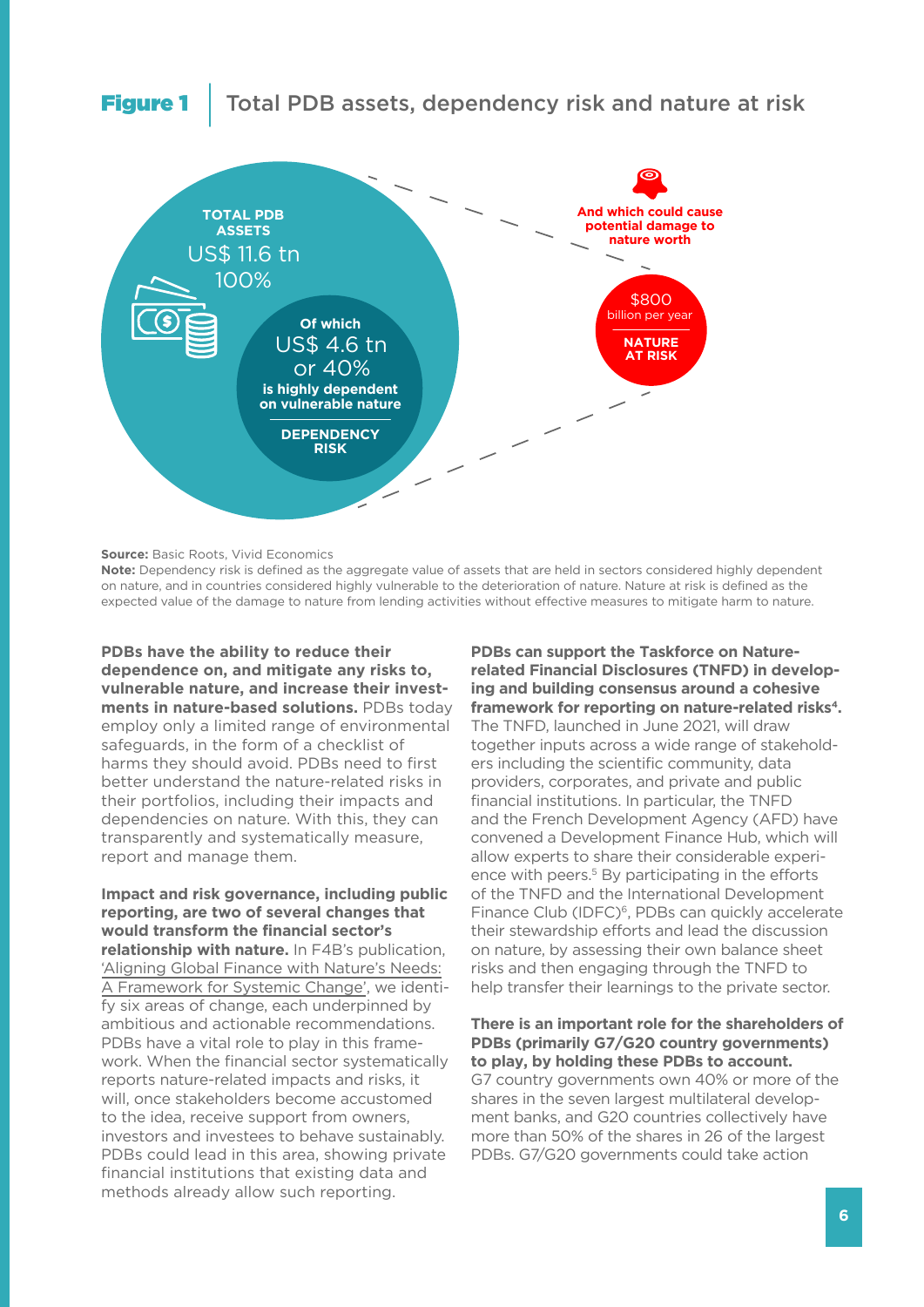through their representatives on the Boards of PDBs, where they can demand assessments of nature-related risks, enhanced environmental safeguards, and commitments to invest in nature positive activities such as nature-based solutions. A companion paper published by F4B provides further data on how voting power is distributed among PDB shareholder countries, and how these shareholders can influence PDBs.7

**We urge every PDB, within the next year, to publish a whole balance sheet stress test of nature-related financial risks and impacts.**

F4B is advancing the methodology and data to do this, in part through its support of the TNFD. F4B is ready to engage with and support PDBs through the stress test process, by providing a framework to evaluate their balance sheets, highlighting potential red flag investments, developing key governance metrics around nature, and helping create an overall strategy around navigating nature-related risks. The box below provides a series of actions that PDBs can immediately take towards this. Now is the time for PDBs to step up and take a leading, progressive role in making systemic change.

### An indicative pathway towards managing nature-related risks

- **1. COMMIT TO UNDERTAKING AN INITIAL NATURE-RELATED STRESS TEST OF THEIR BALANCE SHEETS**
- **a.** Use existing data sources to identify regions with high nature risk and sectors with high nature dependency
- **b.** Estimate potential losses/impairments building from the methodology presented in this report
- **c.** Identify plan to improve sophistication of approach over time including data collection

### **2. PROGRESS DISCUSSION AT BOARD-LEVEL AND WITH SHAREHOLDER GOVERNMENTS**

- **a.** Bring discussion of nature and nature-related risk to board and shareholder fora - focus on nature to match focus on climate
- **b.** Update the strategy, investment policy and funding objectives to account for outcome of board discussions on nature

### **3. ENGAGE WITH PEERS AND INDUSTRY GROUPS**

- **a.** Support the Taskforce for Nature-related Financial Disclosures (TNFD) in the development of its framework
- **b.** Participate in the International Development Finance Club (IDFC) working group on biodiversity
- **c.** Attend the Finance in Common summit and help promote collaboration on nature-related risks

### **4. STRENGTHEN ENVIRONMENTAL SAFEGUARDS**

- **a.** Update safeguards to include biodiversity and ecosystem services where required
- **b.** Publish environmental impact assessments if not done so already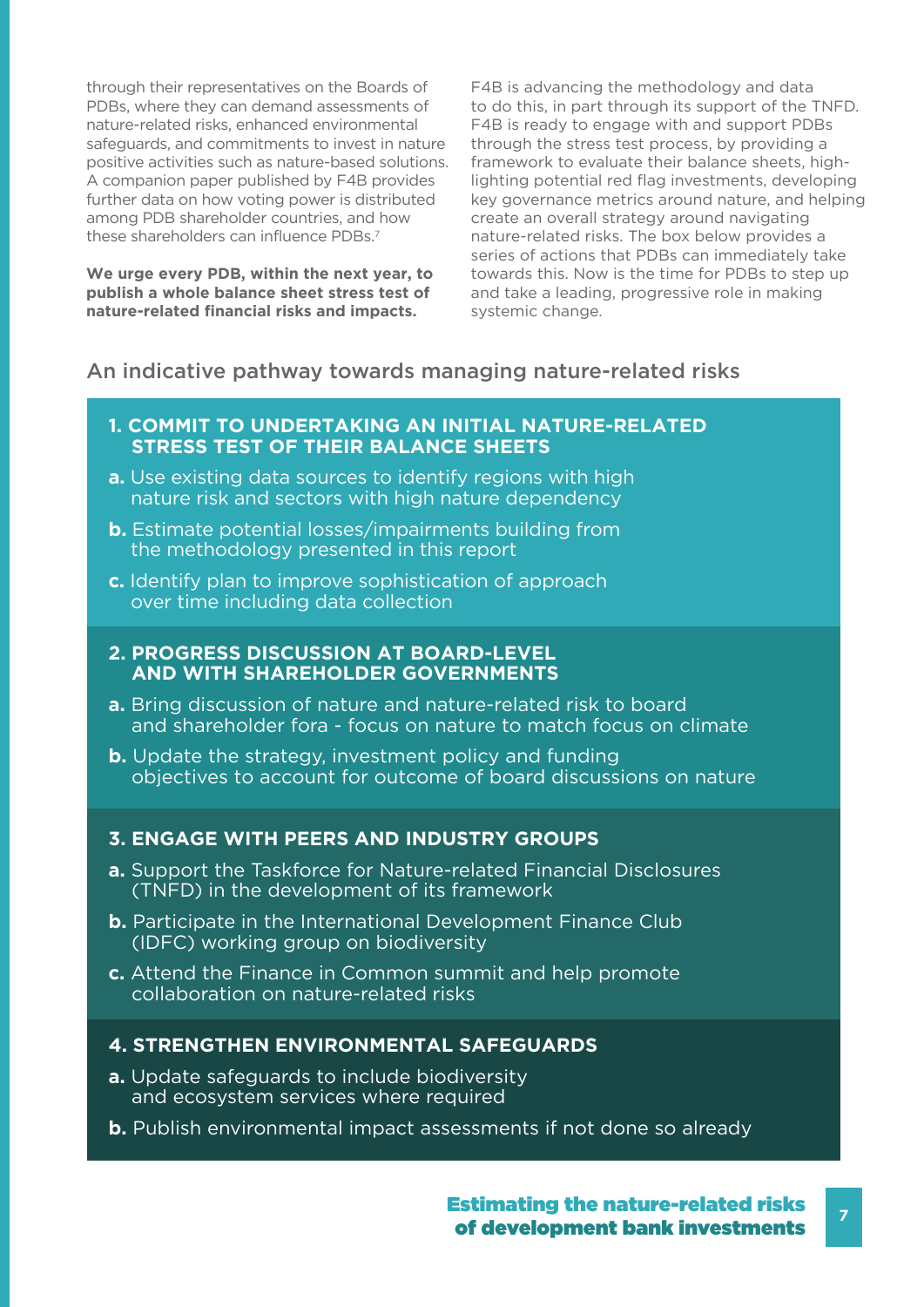### Estimating the nature-related risks of PDB investments

Aligning Development Finance with Nature's Needs

## Introduction

**This report is an updated and expanded version of the first issue released in November 2020 ahead of the inaugural Finance in Common Summit.** Our approach entails evaluating, in detail, dependency risk and nature at risk values for a representative sample set of PDBs. This is then scaled to reach the total value of assets held by PDBs globally. Compared to our initial release from 2020, this version analyses data from more PDBs, uses more granular project-level data, and incorporates a new database of public development banks.

**PDBs manage a substantial capital base and exert considerable influence over global finance.** Globally, there are over 450 PDBs, with an aggregate US\$11.6 trillion balance sheet, which is the total value of their lending to companies today. They invest about US\$2.3 trillion annually. About US\$160 billion of this is Overseas Development Assistance (ODA), and Organisation for Economic Co-operation and Development (OECD) data shows that ~US\$7 billion<sup>8</sup> of this ODA, or less than 0.5% of their total annual spending, supports activities that directly lead to biodiversity conservation and restoration.<sup>9</sup>

#### **PDBs are public banks, accountable to governments, and their purpose is to facilitate sustainable development.**

The term Public Development Bank<sup>10</sup> encompasses a range of institutions with government shareholding, including multilateral, bilateral, national, and sub-national development banks. These banks have public policy-oriented mandates (as opposed to commercial mandates), and deploy financial instruments such as loans, equity, or guarantees (as distinguished from grant-making agencies). A subset of PDBs focused on private sector lending are also known as Development Finance Institutions, or DFIs. The conclusions of this research are relevant to DFIs as well as PDBs.

**PDBs have a particular responsibility to drive change in financial markets for the public good.** With their ties to governments and substantial financial firepower, they wield great influence and convening clout. They have a responsibility to lead change in private finance towards sustainable outcomes, driving wider value for citizens.

**The example of climate action demonstrates the potential for change. Asset owners and managers have put pressure on banks, which in turn have put pressure on their debtors, to reduce their climate impact.** Last year, Boston-based State Street joined a shareholder proposal asking JPMorgan to report on how it plans to reduce greenhouse gas (GHG) emissions associated with its lending business in alignment with the Paris Accord. As banks have drawn fire from asset managers, the banks have in turn begun to put pressure on oil and gas companies to accelerate their renewable energy strategies. We now see the same effect with biodiversity. Last year, asset managers representing over US\$3 trillion wrote to the Brazilian government urging it to uphold the Soy Deforestation Pact to help safeguard investments against deforestation risk.<sup>11</sup> In October 2020, the world's biggest asset manager, BlackRock, joined a shareholder revolt, demanding that the world's biggest consumer goods corporation, Procter & Gamble, specifically measure and report its impact on forests.

**Ultimately, financial institutions need to consider climate and nature risks in parallel, particularly in sectors such as agriculture, fisheries, and forestry.** A recent F4B publication on the 'Climate-Nature Nexus' explains how current climate frameworks can be adapted to capture nature risks and opportunities.<sup>12</sup> If institutions ignore nature, it is less likely that they will be able to solve climate change.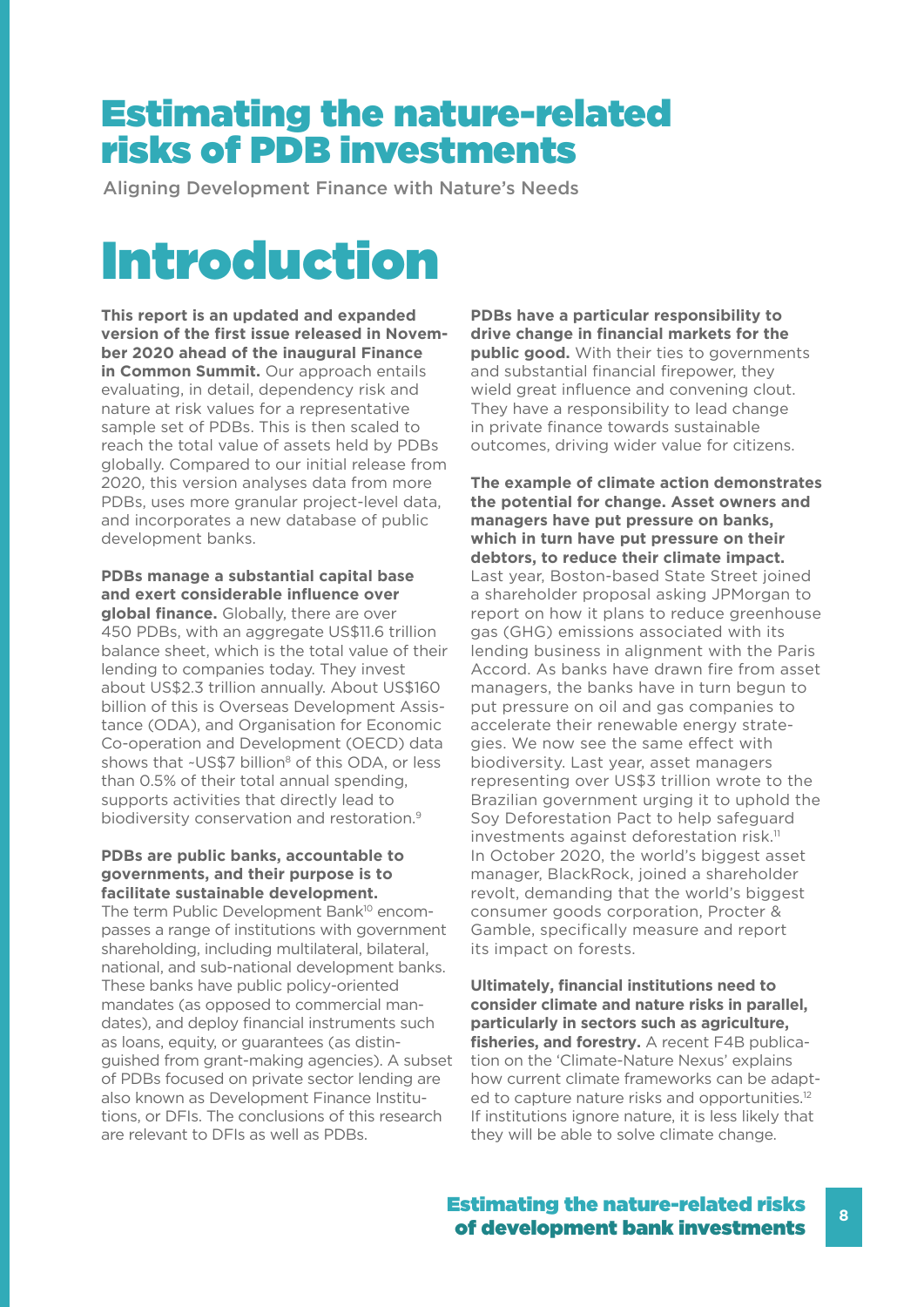**Current and upcoming regulation will accelerate the need to improve disclosure of nature-related risks.** As part of the European Commission's 2018 Action Plan for financing sustainable growth, the Commission introduced the Sustainable Finance Disclosure Regulation<sup>13</sup>. The regulation calls for a legal framework on sustainable corporate governance, including cross-sector corporate due diligence obligations along global supply chains. This means that financial institutions will have to report sustainability-related risks in their portfolios, outline principal adverse impacts of the financing provided by them, and highlight sustainable investments in economic activities that contribute to environmental or social objectives. Forms of such a due diligence obligation are already under legislative debate in both the EU and the UK14. With that background, our view is that the private sector is likely to require guidance in terms of assessing biodiversity-related dependencies and risks, and PDBs could play a leading role by adopting and developing frameworks that enable such assessment.

**PDBs have a core responsibility to fulfil their mandate of sustainable development, to protect nature today, and to prevent damage to nature in the future.** Humanity depends on biodiversity and ecosystem services which sustain the quality of the air, fresh water and soils, distribute fresh water, regulate the climate, provide pollination and pest control, and reduce the impact of natural hazards. These services are the foundation of sustainable development. Biodiversity is declining at an unprecedented rate, however, and the pressures driving this decline are intensifying.15 The World Economic Forum (WEF) estimates that US\$44 trillion, over half of global GDP, is moderately or highly dependent on nature and its services.<sup>16</sup> The Intergovernmental Platform on Biodiversity and Ecosystem Services (IPBES) has highlighted how nature-based strategies to prevent future pandemics such as COVID-19 are likely to cost US\$20-30 billion; two orders of magnitude less than the damages pandemics produce.17 PDBs have a responsibility to manage these nature-related risks.

#### **With the private sector looking for leadership, now is the time for the PDB community to step up and lead systemic change.**

Under the Finance for Biodiversity Pledge, 75 financial institutions, including household names such as AXA and HSBC, representing over €12 trillion of assets under management, committed to assess the impact of their financing operations on biodiversity, to set targets, and to report progress publicly. The Taskforce for Nature-related Financial Disclosures (TNFD), which launched in June 2021, will develop and build consensus around a cohesive framework for reporting on nature-related risks. In particular, the TNFD and the French Development Agency (AFD) have convened a Development Finance Hub, which will draw on the experience of Finance in Common (FiC), the International Development Finance Club (IDFC) and the Network of Central Banks and Supervisors for Greening the Financial System (NGFS)<sup>18</sup>. The early engagement of PDBs through the TNFD will help build out the infrastructure and practices that can then be adopted at scale by a range of public and private institutions.

**In addition to playing a leadership role through the TNFD, PDBs can also look to their peers for examples of biodiversity safeguards and strategies.** Institutions like International Finance Corporation (IFC) and the European Bank for Reconstruction and Development (EBRD) have developed performance standards that can serve as a model for other PDBs (see Box 1 below).<sup>19</sup>

**Moving beyond safeguards, PDBs should also look at "mainstreaming" nature as part of their strategies, by "embedding nature into their analysis, policy dialogue and operations",** as recommended by the G7 Nature Compact<sup>20</sup>. Examples of early steps in this regard taken by some PDBs include publishing [biodiversity](https://www.afd.fr/en/ressources/biodiversity-2020-activity-report)  [strategies](https://www.afd.fr/en/ressources/biodiversity-2020-activity-report) (AFD), [valuation of natural capital](https://www.ebrd.com/work-with-us/projects/tcpsd/14876.html)  (EBRD), [developing new financing models](https://www.iadb.org/en/environment/natural-capital-lab)  (ADB), [allocating climate funding to benefit](https://www.afd.fr/en/actualites/communique-de-presse/one-planet-summit-afd-undertakes-allocate-least-30-its-climate-funding-biodiversity)  [biodiversity](https://www.afd.fr/en/actualites/communique-de-presse/one-planet-summit-afd-undertakes-allocate-least-30-its-climate-funding-biodiversity) (AFD), and [investing in conserva](https://www.kfw-entwicklungsbank.de/International-financing/KfW-Development-Bank/Topics/Biodiversity/)[tion projects](https://www.kfw-entwicklungsbank.de/International-financing/KfW-Development-Bank/Topics/Biodiversity/) (KfW). Additional examples are discussed in a benchmarking report published by the International Development Finance Club (IDFC).21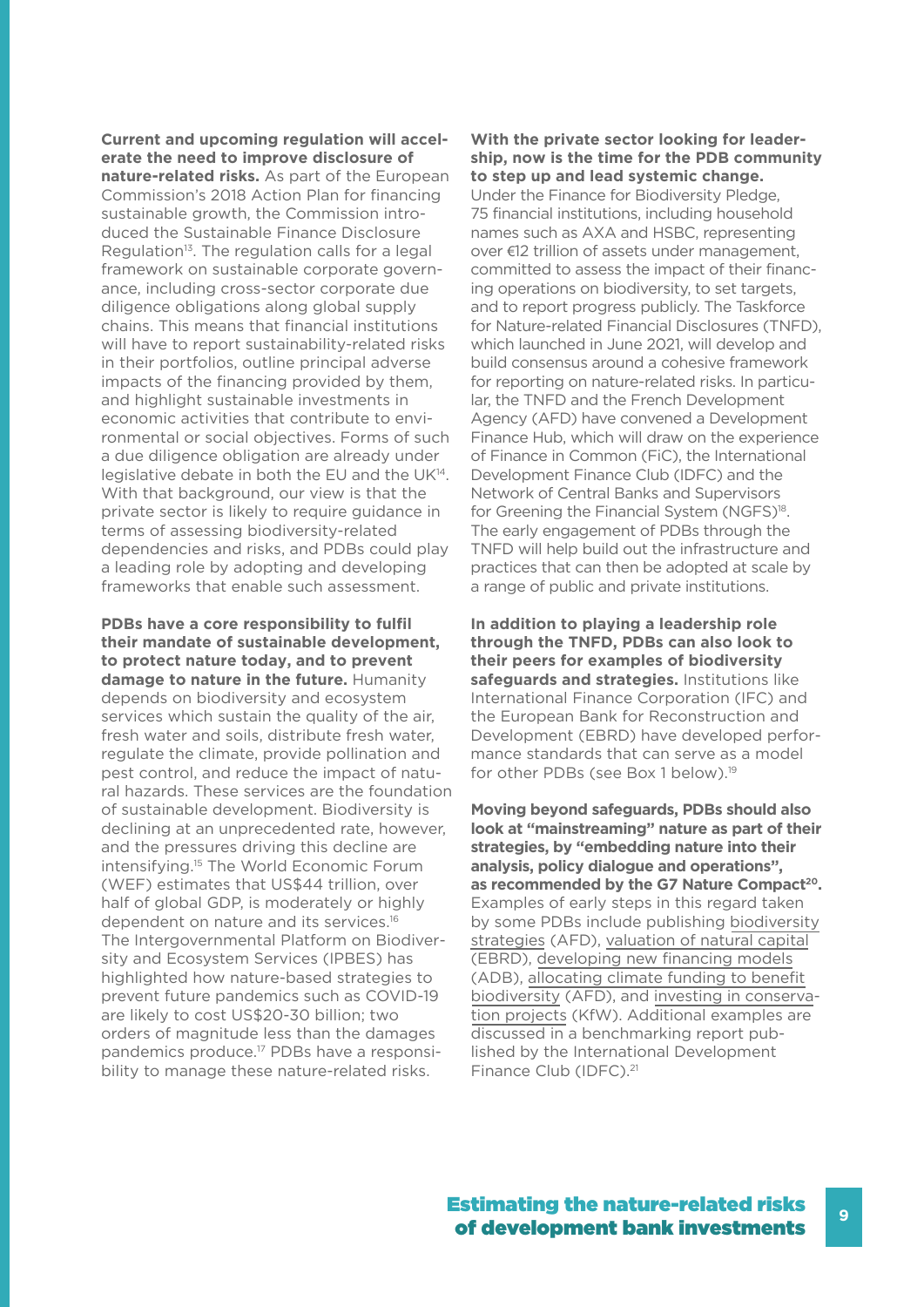**The objective of this report is to demonstrate that PDBs can and should perform a stress test of the nature-related risks and impacts on their balance sheets today.** This report employs an approach exclusively and deliberately using readily available data. We prioritise applicability over granularity, distinguishing our methodology from others offered in the space such as the Biodiversity Footprint for Financial Institutions (BFFI). Our work demonstrates the feasibility of undertaking stress tests.

In the sections that follow, we cover the following:

- Main findings
- Conclusions and recommendations
- Methodology

#### **Box 1. IFC and EBRD performance standards on biodiversity**

**Development banks such as the World Bank Group International Finance Corporation (IFC) and the European Bank for Reconstruction and Development (EBRD) make investment conditional on procedures which safeguard biodiversity.** The IFC and EBRD formally recognise the importance of biodiversity and sustainable management of living natural resources in their respective Sustainability Framework and Environmental and Social Policy. Both specify a set of standards or requirements which require clients to identify, mitigate and manage social and environmental risks for projects receiving direct funding, including risks to biodiversity, ecosystem services and living natural resources.

**Specifically, the IFC's Performance Standard 6 (PS6) and EBRD's Performance Requirement (PR6) provide detailed guidance to avoid or reduce adverse impacts on biodiversity and living natural resources.** The former specifies three objectives: "to protect and conserve biodiversity; to maintain the benefits from ecosystem services; [and] to promote the sustainable management of living natural resources through the adoption of practices that integrate conservation needs and development priorities." Towards these ends, PS6 requires clients to assess the direct, indirect and residual risks to biodiversity in the initial risk-screening process, and to avoid or minimise adverse impacts on biodiversity where risks have been identified. The EBRD's PR6 establishes similar objectives and risk-screening processes. Both PS6 and PR6 limit project activity in natural and critical habitats, or where significant, adverse and irreversible impacts are identified, to circumstances where there is no other feasible alternative. In such cases, PS6 and PR6 mandate long-term monitoring and evaluation of biodiversity and zero net losses via biodiversity offsets.

**10**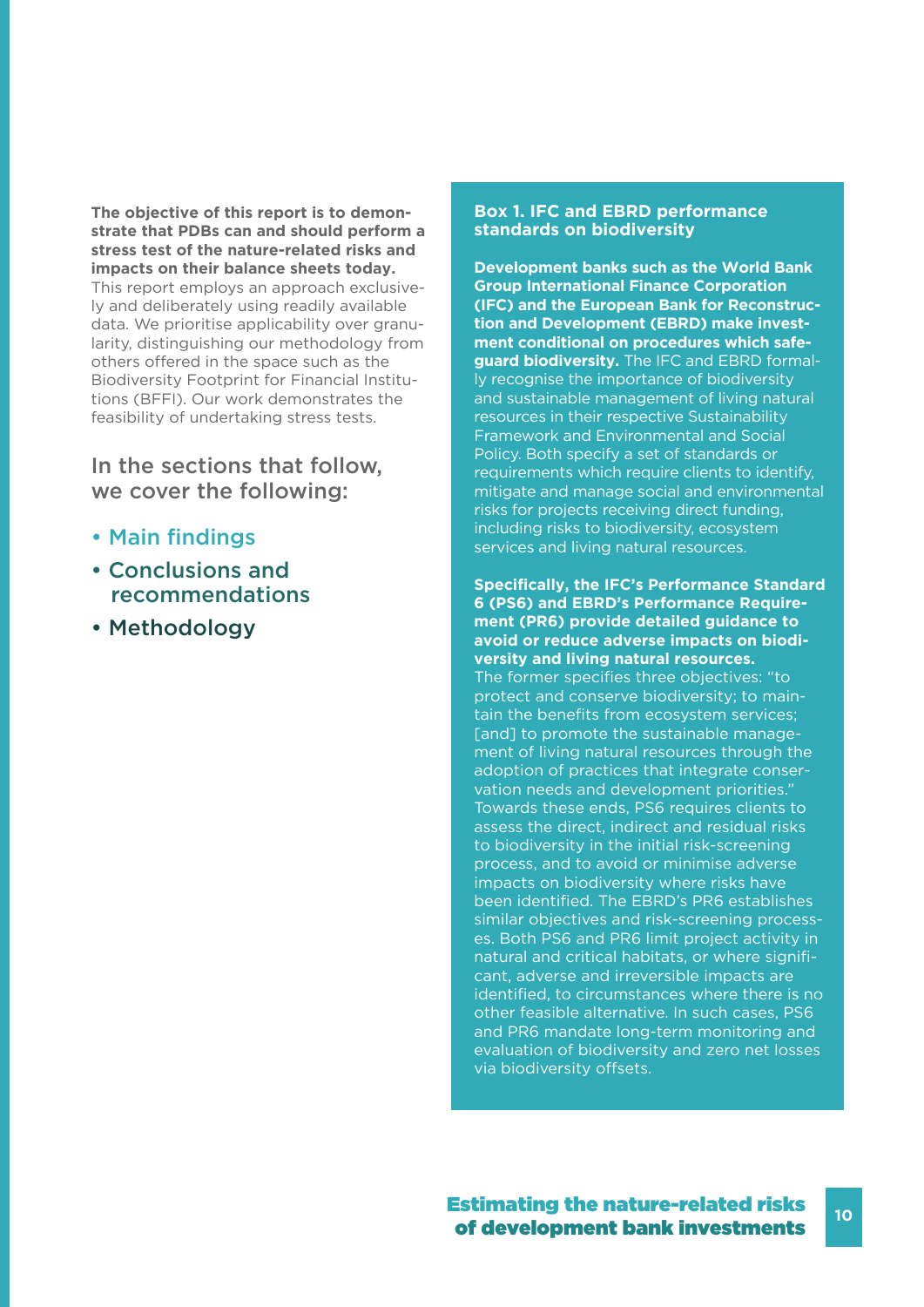# Findings

### Scope of analysis

Using portfolio data reported by PDBs and other readily available data, we assess two distinct ways in which PDBs' balance sheets are linked to nature:

### DEPENDENCY RISK

Dependency risk represents the global PDB asset base that is highly dependent on nature in vulnerable countries.<sup>22</sup> Almost all businesses are in some way dependent on nature and ecosystem services. For example, fishers rely on healthy stocks of fish; apple growers rely on wild pollinating bees; and the pharmaceutical industry relies on natural substances for the development of new drugs. If these ecosystem services are lost, businesses will suffer. Figure 2 describes how investments with dependency risk are identified in this paper.



**For data sources, see Appendix**

### Estimating the nature-related risks of development bank investments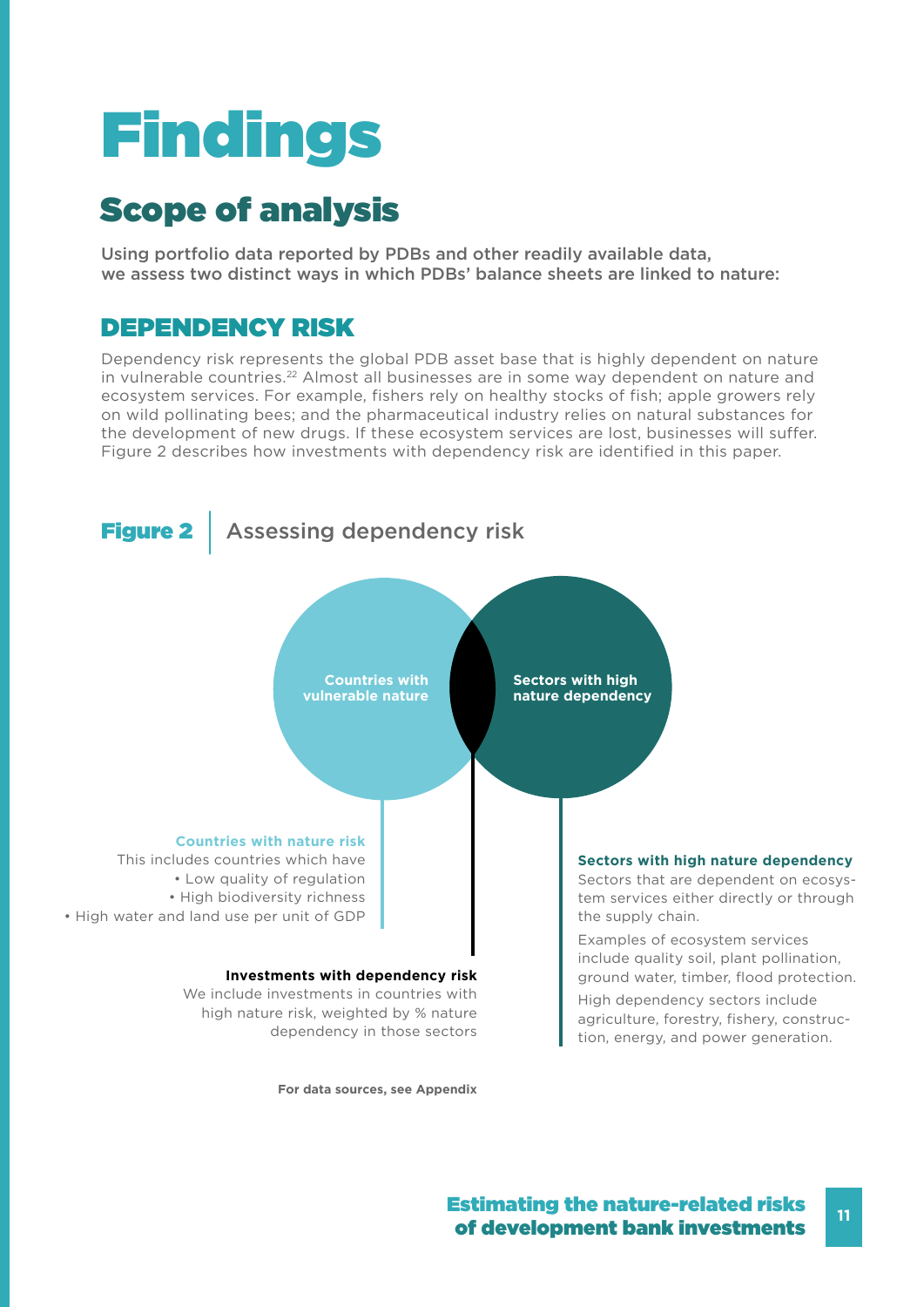### NATURE RISK

Nature at risk represents the expected cost to society of the potential damage to nature that the activities the global PDB asset base finances could cause.<sup>23</sup> Some businesses damage nature, for example, by converting tropical rainforest into farmland to produce traded commodities such as palm oil, soya and beef. This damage to nature reduces the supply of essential ecosystem services to society. In our analysis, we do not include direct emissions of GHGs or air pollutants from business processes.<sup>24</sup>



\*These estimates for nature at risk do account for habitat loss due to deforestation caused by agriculture. However, habitat loss due to land development, water development, pollution, or climate change is not estimated in this report.

**Source:** Basic Roots, Vivid Economics

Our analysis draws on portfolio data from 12 PDBs and we analyse a sample set that represents US\$2 trillion in assets. This is combined with a database of public development banks from Finance in Common<sup>32</sup>, to estimate the impact of all U\$11.6 trillion of global development bank assets. The methodology is detailed in the Appendix.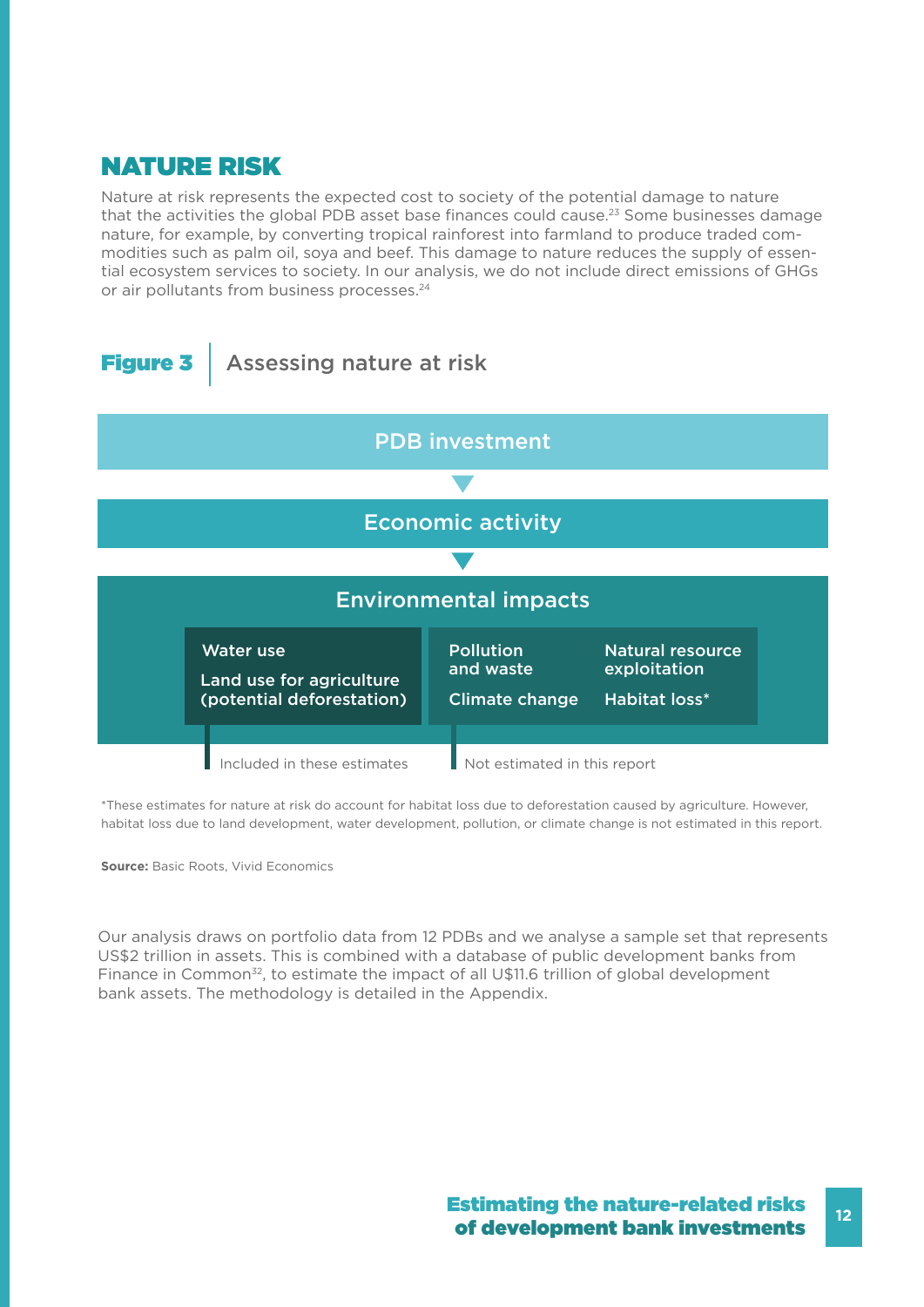### Global Results

Overall, the analysis suggests a total dependency risk of US\$4.6 trillion (40% of global PDB assets, which are US\$11.6 trillion). The data also estimates an aggregate nature at risk value of US\$800 billion per year, of which approximately two thirds or ~US\$550 billion is driven by water consumption and one third or ~US\$250 billion is linked to deforestation.

### **The main findings are as follows:**

• PDB investments and loans are materially dependent on nature and put nature at risk. Yet PDBs do not currently report on dependency risk or nature at risk (or any other forms of nature-related risks)

• Some sectors are inherently more dependent on nature. Key sectors where PDBs invest, and which are more dependent on nature, include agriculture, utilities, and infrastructure construction. In the same vein, agriculture and utilities are large contributors to land use change and water consumption, driving up the estimates for nature at risk.

• Furthermore, some PDBs may be disproportionately exposed to high-risk sectors as a function of their lending mandates, their geographic focus, and overall portfolio allocation. For example, PDBs focused on Asia and Africa have higher dependency risk compared to European peers, as countries in those regions have the highest dependence on nature, where nature is most vulnerable, and where highly dependent sectors such as agriculture require low cost PDB funding to sustain themselves.

With respect to dependency risk, the global figure of US\$4.6 trillion or 40% of the global PDB asset base, can be attributed to the fact that some sectors financed by PDBs are highly dependent on nature, and are in countries where nature is vulnerable. PDBs often lend to sectors that directly rely on natural resources, such as agriculture, infrastructure construction, and utilities. Moreover, their portfolios may be disproportionately weighted to natural resource-intensive developing countries, with potentially abundant biodiversity, and relatively weak or ineffective environmental regulation.

Our endeavour here is not to limit investment in regions with more vulnerable natural ecosystems and weaker regulations, as these regions also need the most economic support. Instead, PDBs can apply additional safeguards when investing in these regions. This requires a framework to measure and assess nature-related risks.

By omitting to measure dependence on vulnerable nature, PDBs would miss important early signals of future financial risk and compromise their long-term fiduciary duties to investors and society.<sup>25 26</sup> There is evidence suggesting that high dependence on vulnerable assets could be linked to material financial risks in the medium-term. In June 2020, De Nederlandsche Bank (DNB) outlined that Dutch financial institutions had €510 billion of exposure to biodiversity risks, like disruption of animal pollination. This represents ~36% of the assets that were assessed by DNB.<sup>27</sup> In September 2021, Banque de France published the results of a similar exercise, which found that 42% of the value of securities held by French financial institutions comes from issuers that are highly or very highly dependent on one or more ecosystem services.<sup>28</sup>

With respect to nature at risk, PDBs finance activities that cause potential damage to nature of up to US\$800 billion to society each year, of which approximately two thirds or ~US\$550 billion is driven by water consumption and one third or ~US\$250 billion is linked to deforestation. The estimates deliberately exclude greenhouse gases (GHG) emissions to keep the discussion focused on nature. As more types of adverse impacts on nature (such as GHGs and air pollutants) are added to the framework, the estimated value of nature at risk is likely to go up.

The results are based on data from a sample of 12 PDBs or an assessed asset base of US\$2 trillion and is then scaled up. Overall, some PDBs are performing better than this estimate indicates, but by implication, some PDBs are performing worse.

### Estimating the nature-related risks of development bank investments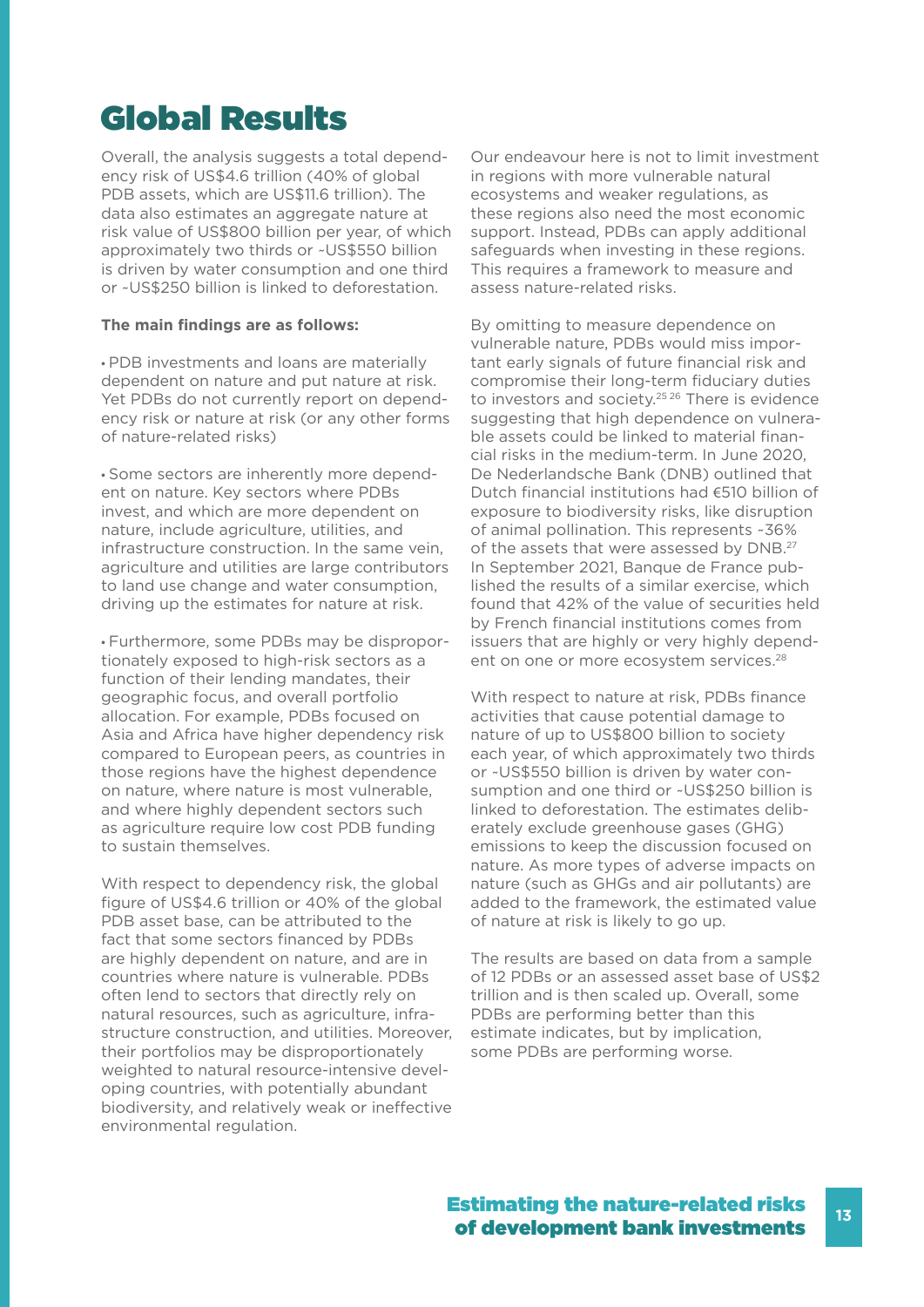### Sector and regional hot spots

PDB lending in Asia has the highest level of dependency risk, with US\$3.9 trillion of assets highly dependent on vulnerable nature, as shown in Figure 5. This is driven by two factors. First, 55% of PDB assets are held by banks physically located in Asia, more than in any other region, as shown in Figure 4 below. Second, nature in Asia, alongside Africa, has a higher level of vulnerability relative to other continents with less resource-intensive economies and stronger environmental regulation.



**Source:** Finance in Common, Extracted from PDB Database in August 2021

Moreover, the presence of agriculture-focused PDBs such as the Agricultural Development Bank of China and the National Bank for Agriculture and Rural Development (India) which deploy their balance sheets solely on agriculture (US\$996 billion and US\$70 billion respectively), drives a higher dependency risk for Asian PDB assets. The sectors with the highest dependency risk include agriculture, fishing, electricity, gas and water, construction, and transport.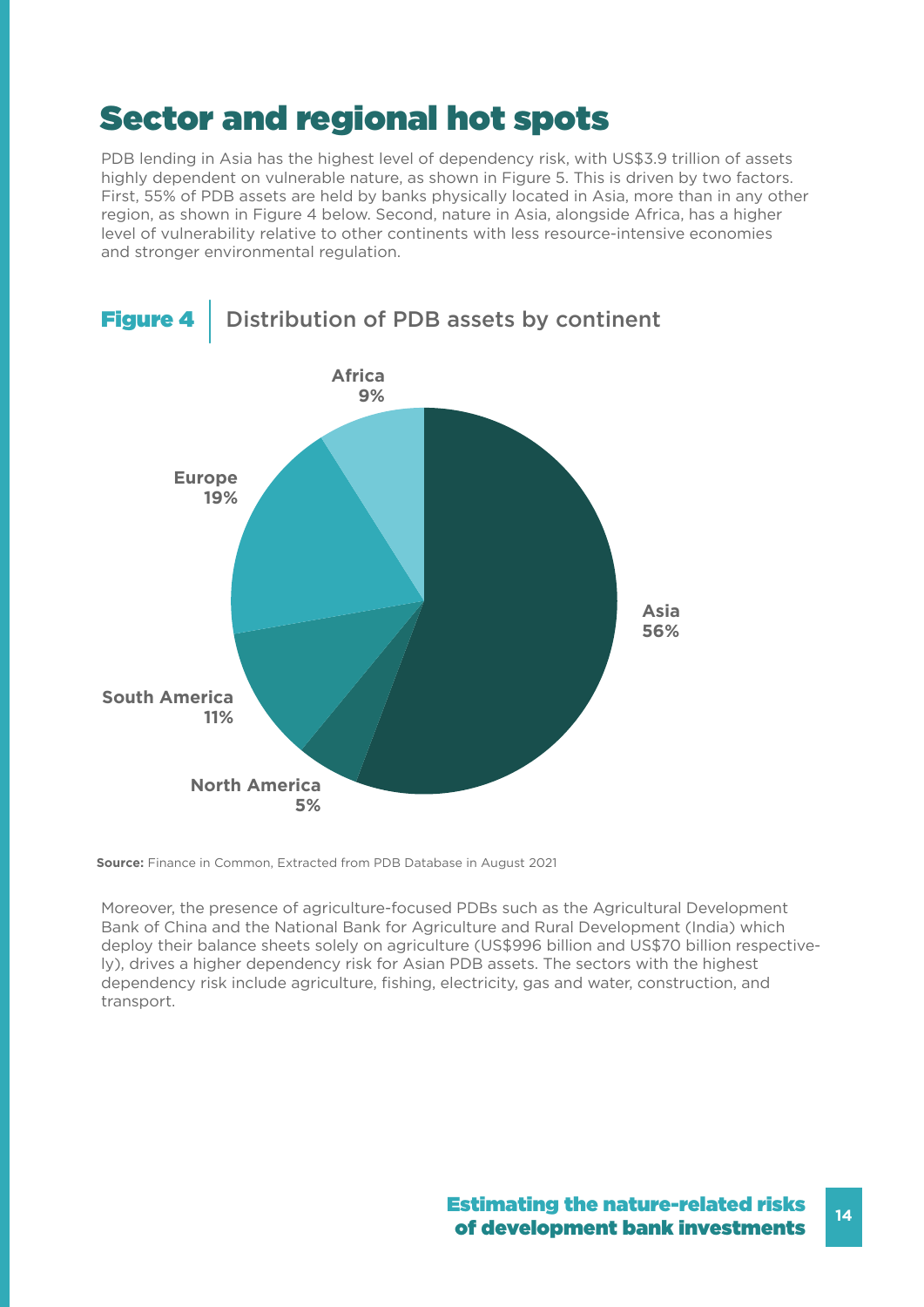### **Figure 5** Nature risks associated with PDB lending, by continent



**REGIONAL ANALYSIS**

**Source:** Basic Roots, Vivid Economics

Lending in Asia puts the largest amount of nature at risk, at US\$562 billion. This is partly due to the volume of assets held in Asia, but is primarily driven by the fact that a large number of countries in the region have less focused regulation towards preserving biodiversity or rely on more natural inputs per \$ of economic output. Our approach to analysing this through our Country Biodiversity Risk assessment framework is explained in greater detail in the methodology section. The next highest impacts are seen in Africa, with nature at risk estimated at US\$106 billion. Deforestation, particularly in tropical ecoregions, accounts for roughly half of nature at risk in Africa, Central America and South America. In all three regions, agriculture remains the largest driver of deforestation. To put this in perspective, we estimate nature at risk per dollar of investment at \$0.09 for Asia and \$0.11 for Africa compared to \$0.03 for the Americas and \$0.02 for Europe.

As noted previously, the analysis of nature at risk is limited to water consumption and deforestation. When more adverse impacts are added to the assessment, the full impacts of sectors such as petroleum, construction, energy and water will be apparent.





#### **SECTORAL ANALYSIS**

**Source:** Basic Roots, Vivid Economics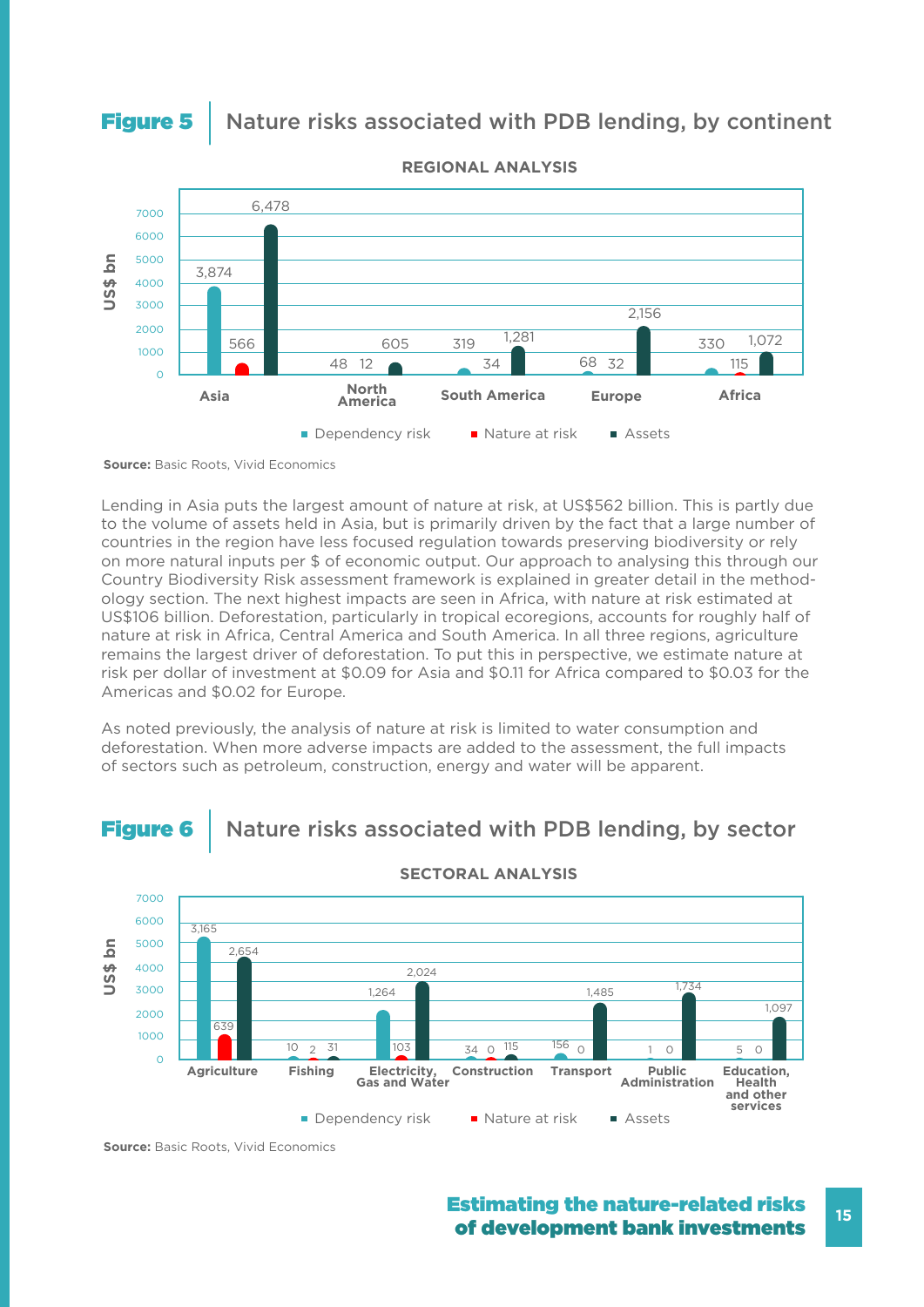### Split by type of development bank

### Understanding PDBs

PDBs are specialised development organisations that are usually majority owned by national governments. PDBs typically invest with a view to drive economic growth and job creation, either in low- and middle-income countries, and/or in sectors that are less likely to be able to secure private capital. PDBs can be classified into three categories:

### Multilaterals Bilaterals National

are created by a group of countries to finance and advise with an overall agenda to drive development. Member countries can include both donor countries as well as borrowing countries. Examples include the World Bank, Asian Development Bank (ADB), African Development Bank (ADF) and Inter-American Development Bank (IDB).

are typically set up by an individual country to finance development projects in emerging economies. Examples include the French Development Agency (AFD), Netherlands Development Finance Company (FMO) and the CDC Group (UK).

development banks are created by a government to finance projects within its own territory, with funding decisions driven by a development agenda. Examples include the Agricultural Development Bank of China, National Bank for Agriculture and Rural Development (India) and Brazilian Development Bank (BNDES).

More than two thirds (70%) of assets are held by national institutions, 18% by multilaterals and 12% by bilaterals. This is important because the sector distribution varies significantly by type of PDB, which also impacts dependency risk and nature at risk estimates. For example, national development banks can focus on sectors like agriculture, which have high nature dependency and risks.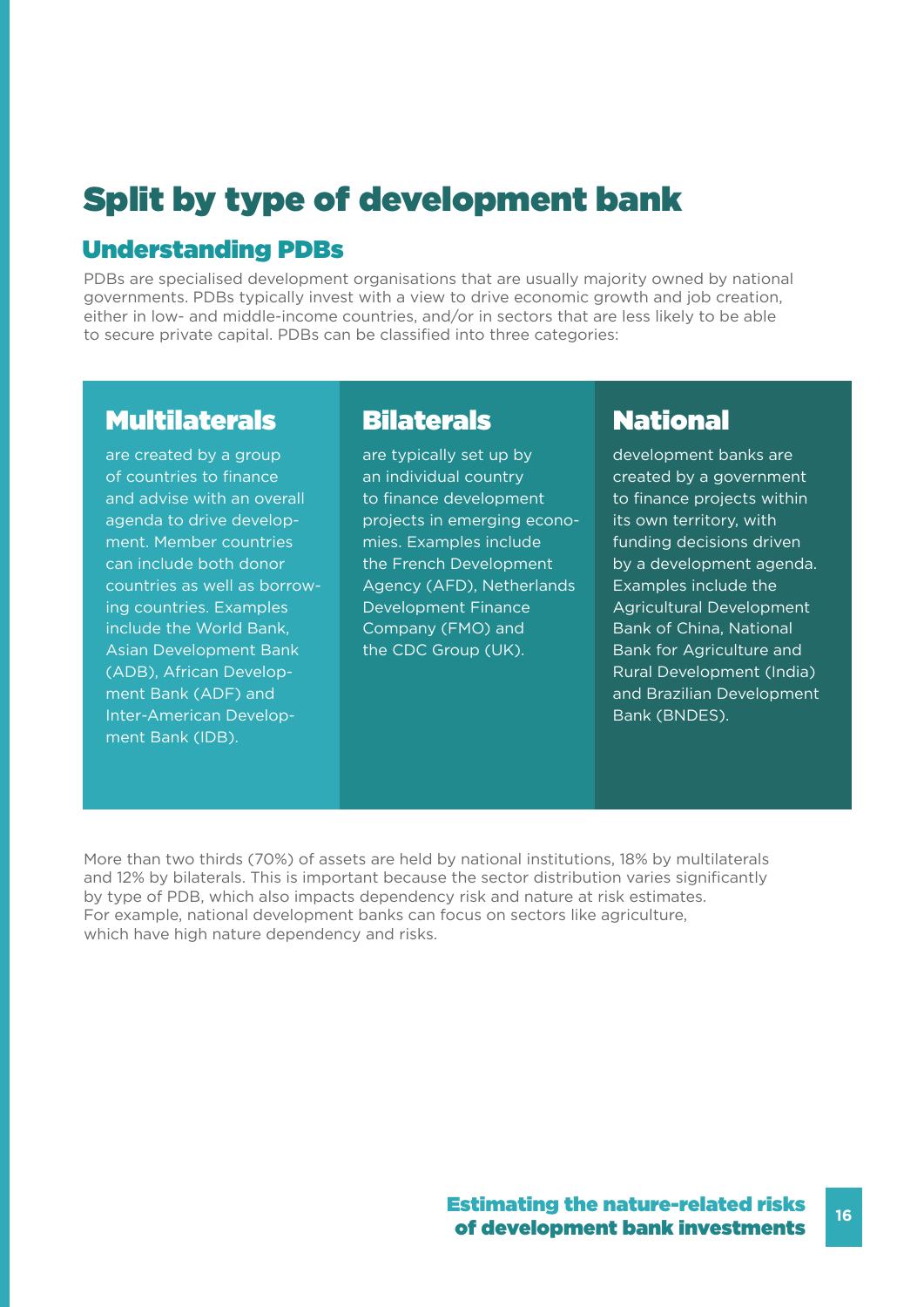### Figure 7 | Distribution of assets by type of development bank



### **GLOBAL PDB ASSET DISTRIBUTION BY INSTITUTION TYPE**

**Source:** Finance in Common

Dependency risk and nature at risk numbers vary by type of PDB as outlined in Figure 8 below. Dependency risks for multilaterals, bilaterals and nationals are estimated to be 26%, 25% and 46% respectively. A list of PDBs that we analysed is included in the Appendix.

### Figure 8



### Dependency Risk (As a % of Asset Base)

### Nature at Risk (cents per dollar invested)



**Source:** Basic Roots, Vivid Economics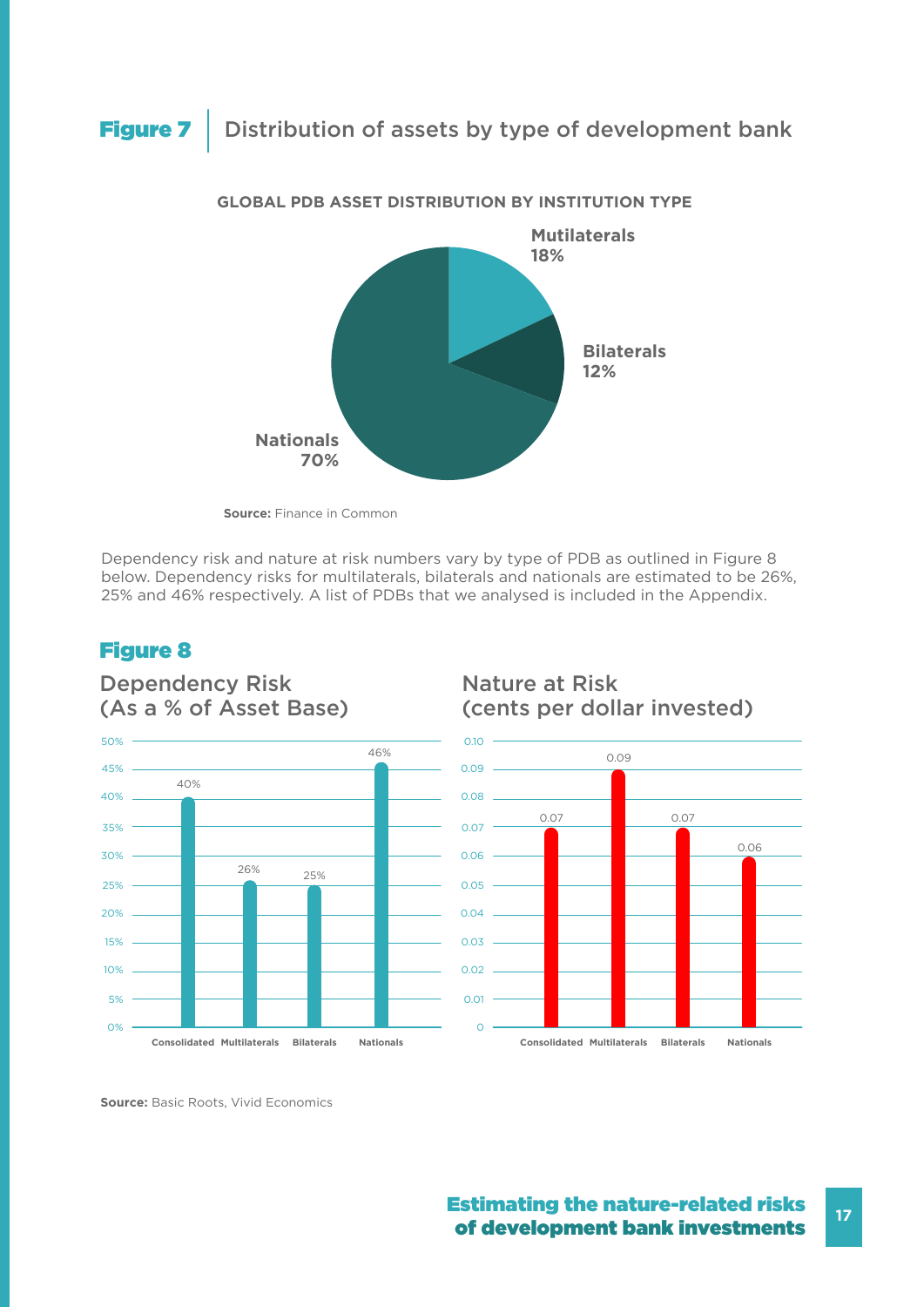This is largely driven by the differences in sectoral allocation by each type of PDB, as shown in figure 9 below.

### Figure 9 | Portfolio allocation by sector, by type of PDB



**Source:** Basic Roots, Vivid Economics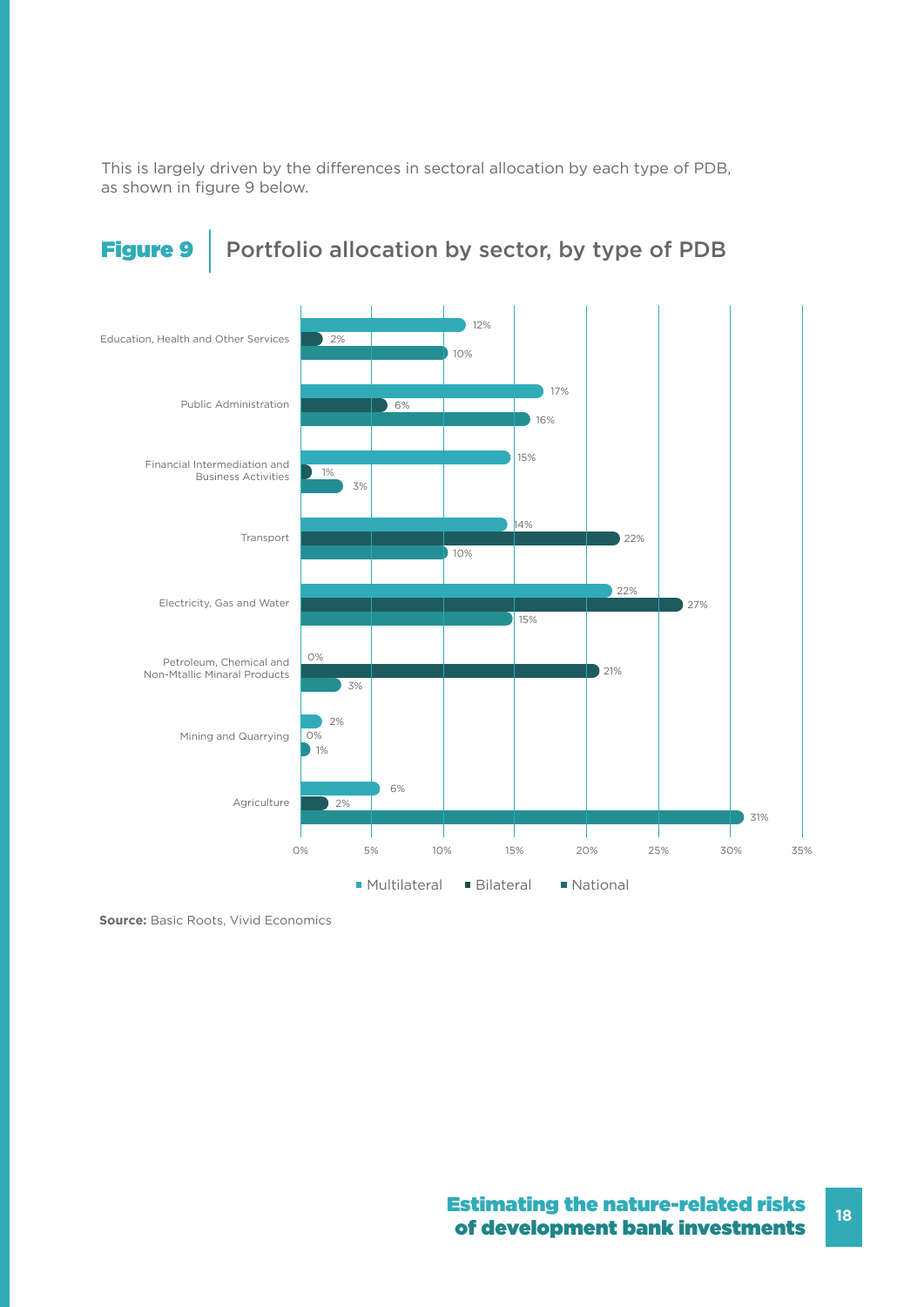#### **Here are some emerging insights from this analysis:**

• Focus sectors for multilaterals include electricity, gas and water, public administration, financial intermediation, and transport. Of these, electricity, gas and water have a high dependency on nature. A further breakdown of dependency by sector is included in the methodology appendix.

• Multilaterals do not always deploy capital in an underlying sector directly. Sometimes, they rely on financial intermediation, supplying capital to local banks who further distribute it. These portfolios managed by intermediaries need to be assessed separately to best understand their impacts.

• Nationals tend to focus on sectors such as agriculture, public administration, education, health, electricity, gas and water. These sectors are critical to economic growth and development. For example, the Agricultural Development Bank of China is primarily focused on financing agriculture. Similarly, the Rural Electrification Corporation (India), is focused on supporting access to electricity in less developed parts of the country. Agriculture, electricity, gas and water all have a high dependency on nature.

• Bilateral banks tend to finance sectors such as petroleum, transport, electricity, gas, and water. Of these, electricity, gas and water have the highest dependency on nature.

• The higher values of nature at risk among multilaterals and national development banks are primarily driven by greater exposure to agriculture and utilities.

• These estimates for nature at risk do not include the full range of adverse impacts on nature (for example, the impact of GHG emissions on nature loss), which means that they underestimate impacts for certain sectors like petroleum, electricity, and construction. Bilaterals, in particular, have a high exposure to petroleum and associated industries. PDBs should, however, also consider climate impacts when evaluating their balance sheets.

At a global scale, dependency and impacts are two sides of the same coin: one firm's damage to nature can lead to financial loss for another firm due to its dependency on nature. In this sense, the scale of dependency risk seen across the PDB portfolio demonstrates the need for PDBs not only to mitigate their own potential damage to nature, but also to play a leadership role in helping other financial institutions to do the same. Destruction of nature poses a system-wide risk to financial stability, so it is in every business and financial institution's interest to support others to reduce their impacts on nature, and challenge those that do not.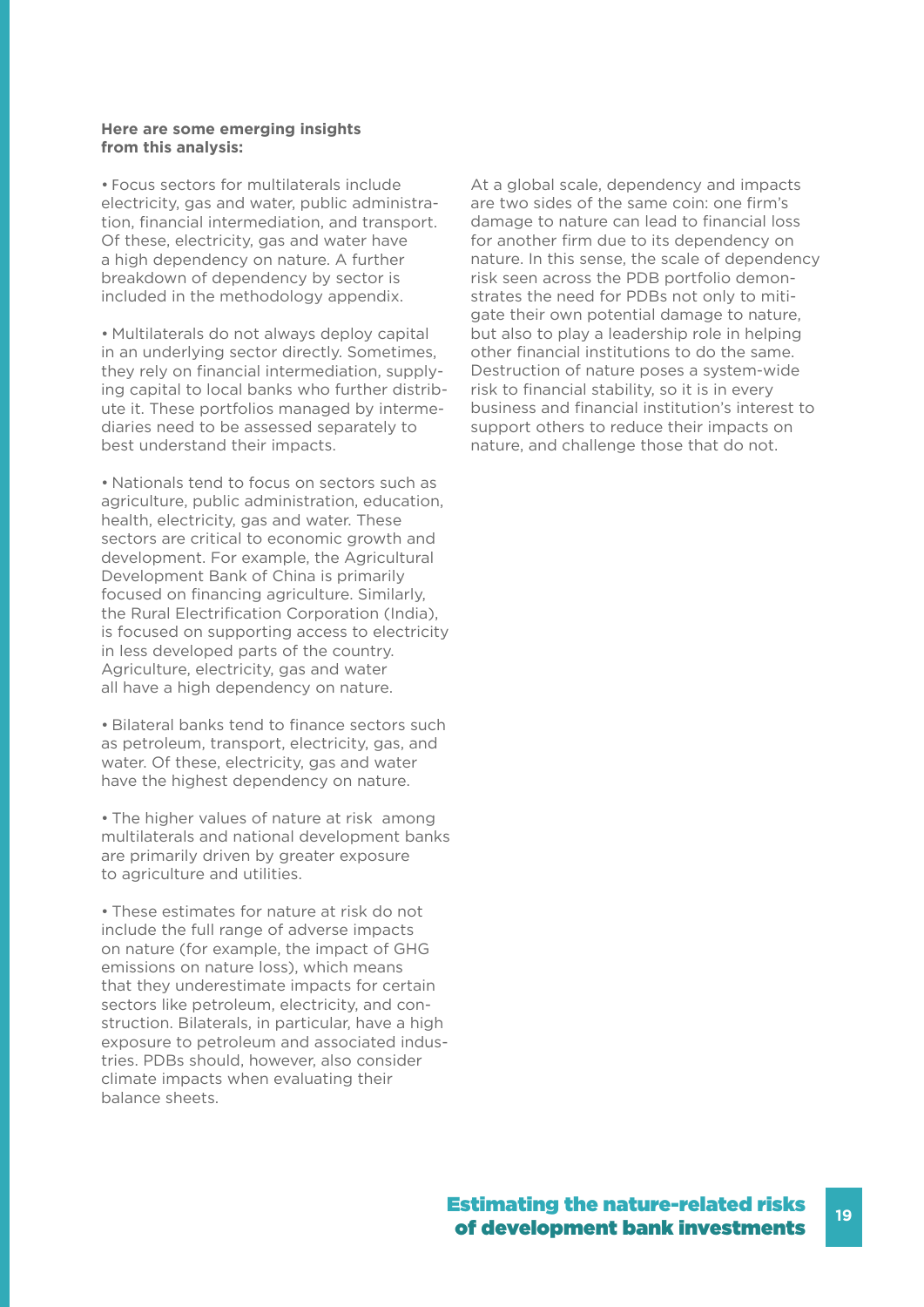### The role of shareholders and their exposure to nature-related risks

The nature-related risks described above exist not only on PDB balance sheets, but they also cascade to the shareholders of these PDBs. This section examines the role of governments as shareholders, and estimates the dependency risk and nature at risk associated with their shareholding in 12 PDBs. It considers 11 countries including the G7, Brazil, Russia, India, and China.

These estimates are based on the proportion of shares held by each shareholder country in 12 PDBs. For example, given Canada's 5.2% shareholding in Asian Development Bank (ADB), we attribute 5.2% of ADB's dependency risk to Canada. These figures are underestimates because they do not include every country's bilateral and and national development banks.

As shown in Table 1, based on their shareholding in six MDBs and three bilaterals, G7 countries have a combined US\$114 billion of dependency risk and US\$43 billion of nature at risk. When including additional countries from the G20, China and India have the highest dependency risk, whereas India has the highest nature at risk. This is primarily because of greater focus on sectors such as agriculture in China and India's national PDB spending.

### Table 1 | Analysis of Dependency and Nature Risk by Shareholding Country for select countries (G7 + BRICs)

| <b>Country</b> | <b>Assets</b><br><b>Analysed</b> | <b>Dependency</b><br><b>Risk</b> | <b>Nature</b><br>at Risk | <b>Key PDB</b><br><b>Exposure</b>              |  |
|----------------|----------------------------------|----------------------------------|--------------------------|------------------------------------------------|--|
| <b>CANADA</b>  | 40                               | 9                                | 3                        | ADB, AfDB, WB, IADB, EBRD, IFC                 |  |
| <b>FRANCE</b>  | 43                               | 9                                | $\overline{4}$           | ADB, AfDB, WB, IADB, EBRD, IFC, AFD            |  |
| <b>GERMANY</b> | 53                               | 12                               | $\overline{4}$           | ADB, AfDB, WB, IADB, EBRD, IFC, KfW            |  |
| <b>ITALY</b>   | 32                               | 7                                | 3                        | ADB, AfDB, WB, IADB, EBRD, IFC                 |  |
| <b>JAPAN</b>   | 100                              | 24                               | $\Theta$                 | ADB, AfDB, WB, IADB, EBRD, IFC                 |  |
| <b>UK</b>      | 54                               | 11                               | 6                        | ADB, AfDB, WB, IADB, EBRD, IFC                 |  |
| <b>US</b>      | 188                              | 42                               | 14                       | ADB, AfDB, WB, IADB, EBRD, IFC                 |  |
| <b>CHINA</b>   | 3.592                            | 2,689                            | 317                      | ADB, AfDB, WB, CDB, China Exim EBRD, IFC, ADBC |  |
| <b>INDIA</b>   | 104                              | 68                               | 31                       | ADB, AfDB, WB, EBRD, IFC, NABARD               |  |
| <b>BRAZIL</b>  | 236                              | 80                               | 10 <sup>°</sup>          | ADB, AfDB, WB, EBRD, IFC, NABARD               |  |
| <b>RUSSIA</b>  | 67                               | $\overline{4}$                   |                          | IFC, EBRD, WB                                  |  |

(All figures in US\$ bn)

**Source:** Basic Roots, Vivid Economics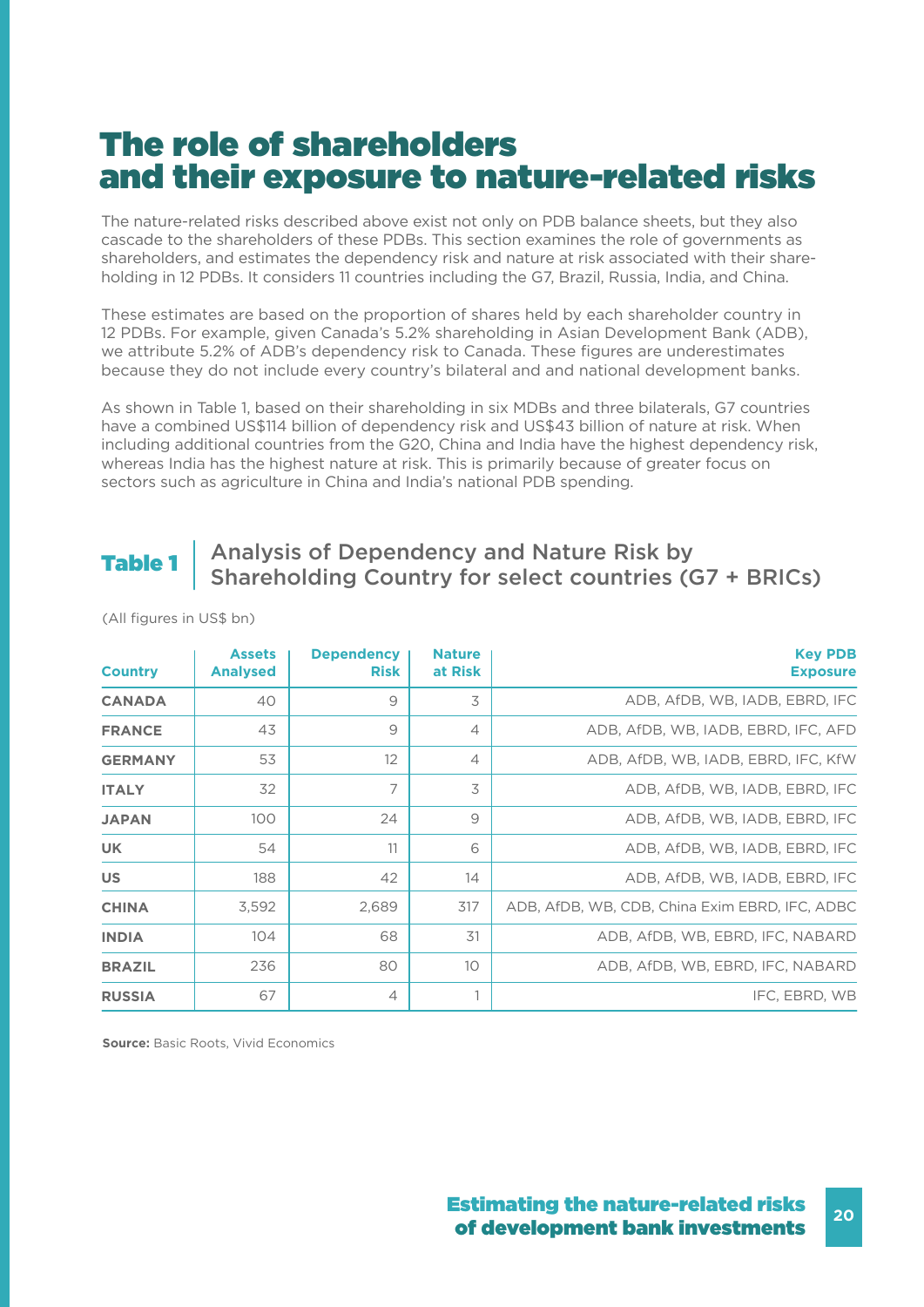The role of shareholder governments is particularly important given the high concentration of PDB assets among a few PDBs, and the high level of influence that key shareholders have in these PDBs. Out of 450+ public development banks, 28 key banks control 66% of the US\$11.6 trillion of total assets. G20 countries collectively own more than 50% of shares in 26 out of these 28 banks.<sup>29</sup> These influential shareholders have an important role to play in driving adoption of biodiversity risk assessment frameworks by PDBs and supporting relevant disclosures related to nature.

Governments can do this by exercising their powers as shareholders of PDBs. Through their appointed representatives on the boards of PDBs, they can demand nature-related disclosures and nature positive investment commitments. In some cases, small groups of three to five influential shareholders can reach 30-40% of voting power and secure nature-related commitments through their appointed Directors. Smaller shareholders without a direct voice on the Board of Directors can also engage with the Risk and Sustainability functions of these banks to demand transparency on environmental risks at the project and portfolio level. A companion paper published by F4B provides further data on how voting power is distributed among PDB shareholder countries, and how these shareholders can influence PDBs.<sup>30</sup>

In addition to engaging with multilateral development banks, which control US\$2.1 trillion of assets, governments should not lose sight of their national and bilateral development banks, which control a further US\$9.3 trillion of assets globally. Governments unilaterally determine the mandates of these banks and hence, their investment policies can easily be revised to ensure they support national policy objectives related to nature and biodiversity.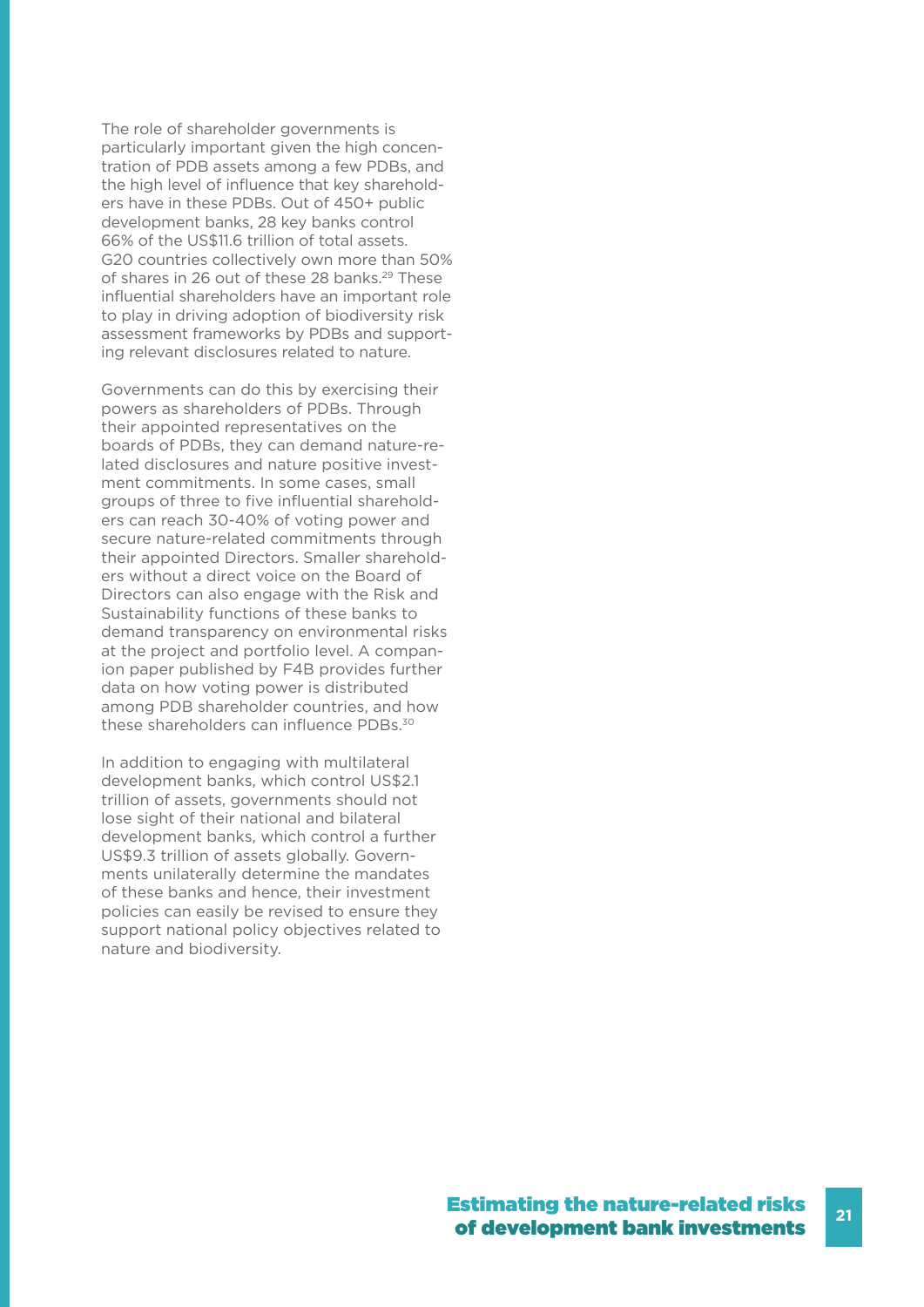### How are our results different from last year?

In 2020, F4B published a first version of this analysis ahead of the inaugural Finance in Common Summit. In this updated 2021 version, we have expanded the sample set of PDBs, revised our sampling approach, and utilised updated data on the global asset base. As a result of this change in the asset data, some of the estimates have changed relative to last year, but this should not be interpreted as a change in either risk exposure or lending activities.

#### **The approach in this year's report has been strengthened in three ways:**



Compared to our approach in 2020 where we scaled from a sample data set of US\$300 billion of PDB assets, our updated analysis scales from a sample data set of ~US\$2 trillion. This expansion of the sample data set increases the number of PDBs we analyse from five multilateral PDBs in 2020 to 12 PDBs (multilaterals, bilaterals, and national development banks) in 2021. Please see the appendix for a list of PDBs included in our analysis.



We now use a more representative sample of the global PDB asset base, by including multilaterals, bilaterals, and national development banks. In 2020 our analysis was primarily focused on multilateral development banks.

3

We used a detailed breakdown of PDB investments by project (i.e. country, amount, and sector) for the PDBs analysed, thanks to data available from the International Aid Transparency Initiative (IATI) and Boston University. The 2020 analysis relied on the limited country and sector split information published in PDB annual reports.

In our 2020 report, we estimated a global dependency risk of roughly US\$3.1 trillion (28% of global PDB assets) and global nature at risk at US\$1.1 trillion per year (or approximately ~10c per dollar). This was against global PDB assets of US\$11.2 trillion.

The 2021 updated analysis gives a more accurate representation of the global PDB balance sheet in terms of sector and country allocation. It suggests that a greater proportion of PDB assets are deployed in sectors that are more vulnerable to nature and this has increased the estimated dependency risk compared to last year.

The 2021 analysis suggests a total dependency risk US\$4.6 trillion (40% of global PDB assets) and nature at risk of US\$800 billion (or ~7c per dollar of investment) per year, against a global PDB balance sheet of US\$11.6 trillion. The sampling approach this year better accounts for assets deployed domestically by national development banks headquartered in developed countries. As a result, our estimates this year indicate a higher share of overall assets are deployed in developed countries, in particular Europe and North America, relative to last year. This has lowered the average level of nature at risk from ~10c per dollar of investment (2020 assessment) to ~7c (2021 assessment). This is because we are better accounting for the lower risks present in countries with better environmental safeguards, such as Germany, Korea, Japan, US and Canada. Looking at developing countries alone, where the majority of the world's natural assets are located, nature at risk estimates remain unchanged at ~10c per dollar. This implies that there has been no material change in the level of nature at risk across PDB portfolios between 2020 and 2021, and nature at risk remains particularly high in developing countries.

To summarise, our approach to estimating dependency risk and nature at risk is the same as for last year's report, and we have improved the data on the PDB asset base and our sampling approach. Any difference, therefore, between results reported are not indicative of a change in PDB lending activities or associated risk exposure, but rather a consequence of the improved data sources and sampling approach used this year.

### Estimating the nature-related risks of development bank investments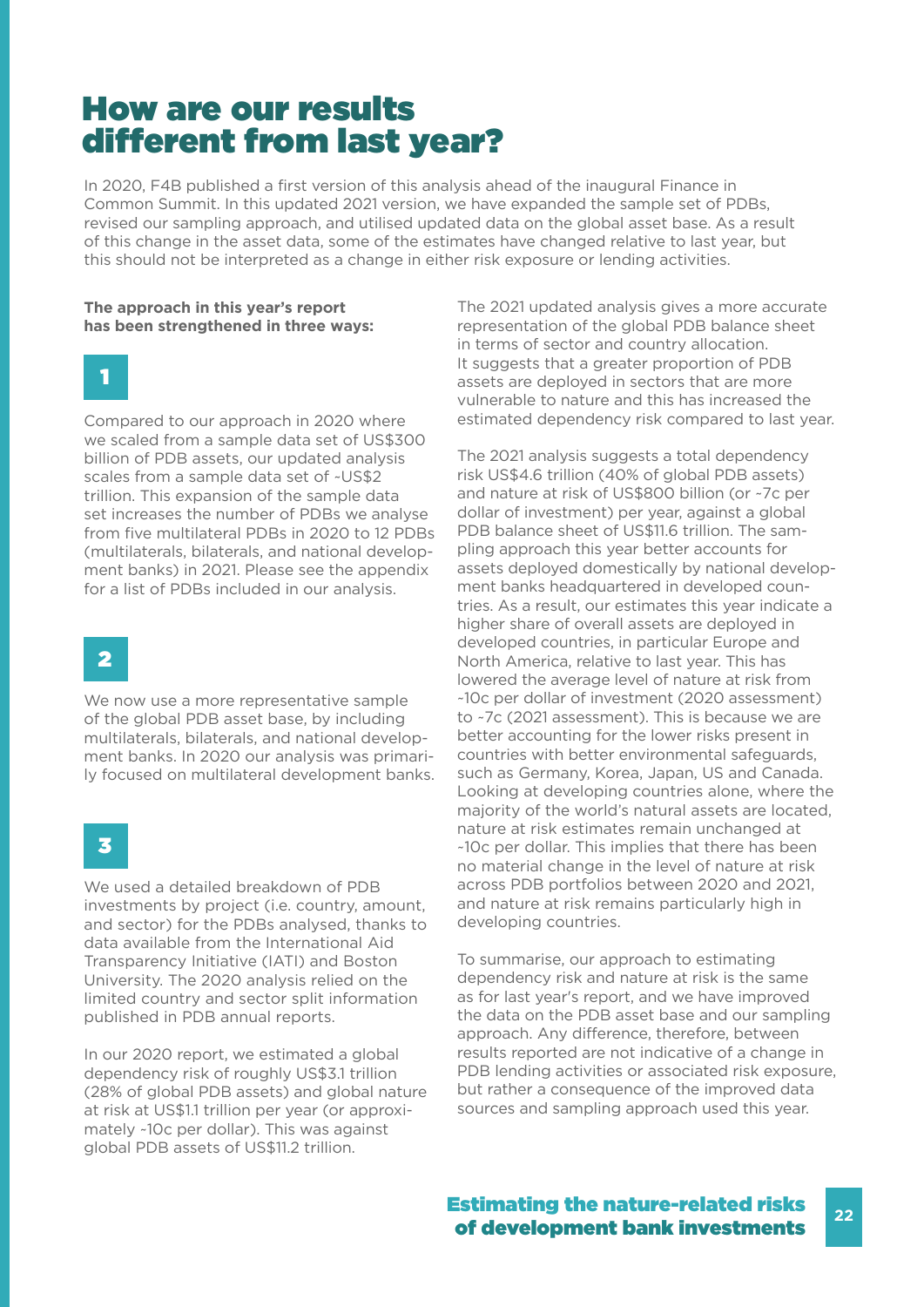### **Opportunities for future research**

Recognising some of the limitations of this research, we have identified several areas that future research could build on:

• Include additional estimates for 'nature at risk': Our estimates for 'nature at risk' are primarily based on two factors: water consumption and land use (deforestation) due to agriculture. Other parameters that could be considered include greenhouse gases (GHGs), air pollution, waste, natural resource exploitation, and introduction of invasive species. Based on a preliminary analysis, we estimate that including the above parameters would increase the value of nature at risk by a factor of at least two.

• Provide more detail on under-represented sectors: Given that we evaluate land use due to agriculture as one of the two parameters for estimating 'nature at risk', it is possible that our framework selectively highlights investments in economies which are more reliant on agriculture and related sectors. As pointed out elsewhere in the report, our point here is not to suggest that PDBs should not invest in these economies – in fact these economies are likely to require the maximum amount of PDB capital – but to say that PDBs should manage biodiversity risks carefully when deploying capital.

• Expand dataset: To evaluate the footprint of each PDB in our sample (see appendix), we have used data reported via the International Aid Transparency Initiative (IATI); however, not all PDBs report project-level data via the IATI. In addition, some PDBs only report some of their investments via IATI, or do so using custom sector classifications. We encourage more PDBs to make their data available through IATI so that investments become more transparent, and a global biodiversity footprint can be better estimated.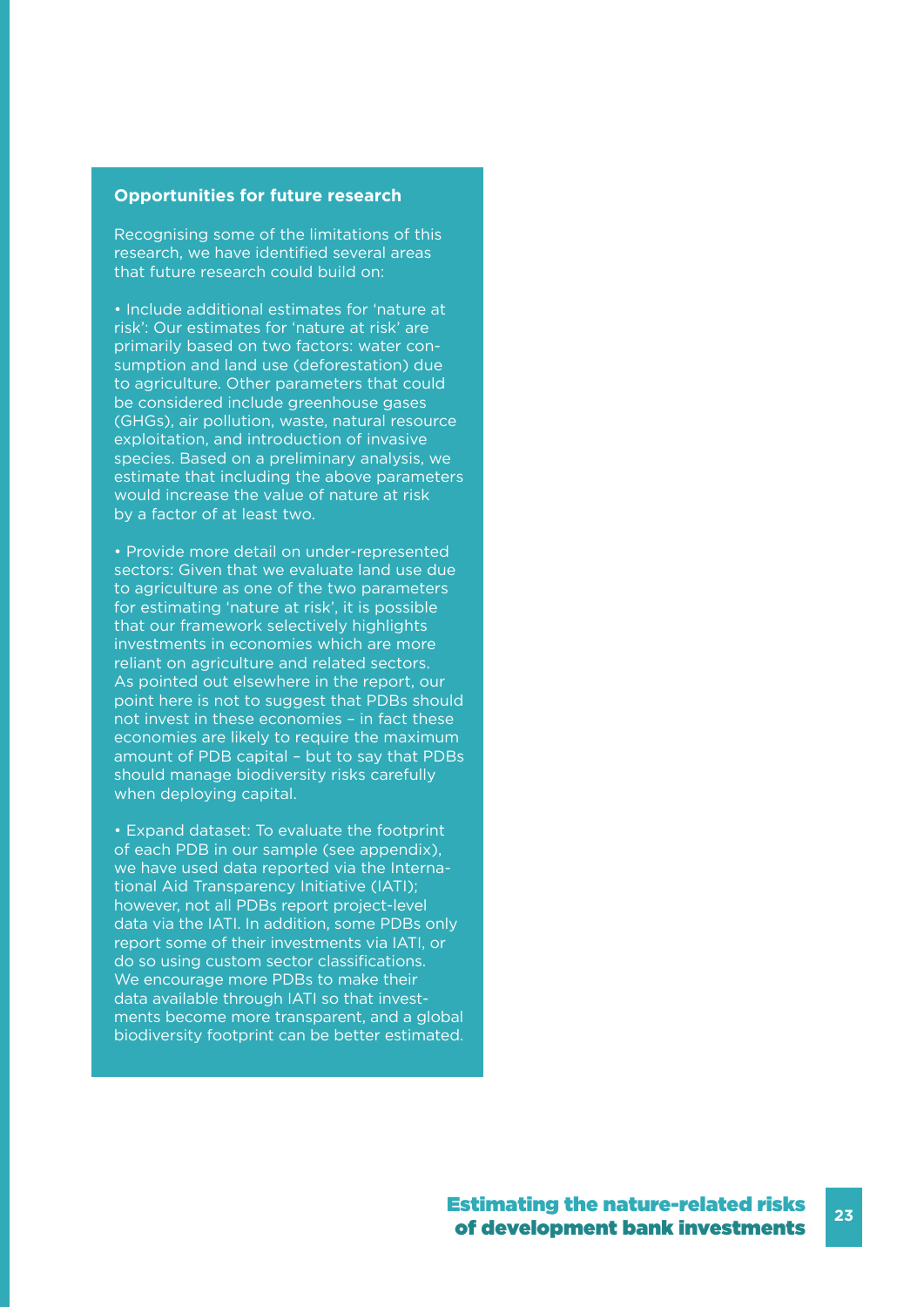# Conclusions

**The dependency risk and nature at risk associated with global PDB lending are material and call for closer consideration.** It is concerning that PDBs today have no clear view on their nature dependencies and impacts, or how these translate into material financial risk. Most PDBs at best require only certain environmental safeguards in their lending activities namely a checklist of environmental harms that their lending should avoid. Their approach is insufficient to inform PDBs, or the governments they are accountable to, of the impact they have on nature and the risks they are taking with public resources. It is clear that the more dependent PDBs are on vulnerable nature, and the higher their potential damage to nature, the more likely they are to face material financial risks, and the more likely it is that they may not be fulfilling their public purpose.



**Nature at risk**

**Source:** Basic Roots, Vivid Economics

**Nature is not adequately considered by PDBs and other financial institutions and it is being depleted as a result.** If PDBs fail to prioritise, measure and invest in nature, they will fail in their public purpose, because they will not deliver sustainable economic development. Nature-related risk should become an investment and operational priority.

**These results suggest a systemic omission in PDBs' collective approach to the stewardship of assets under management.** Today's global financial system is supplying capital, some of which is destroying natural systems upon which we depend and which citizens wish to continue existing. There is much to be done to align global finance with nature, as F4B has highlighted in its framework for systemic change (see Box below).<sup>31</sup> including action by PDBs and their shareholders. The estimates in this report show the scale of impact PDBs have on nature and the scale of opportunity to reduce risk and impact.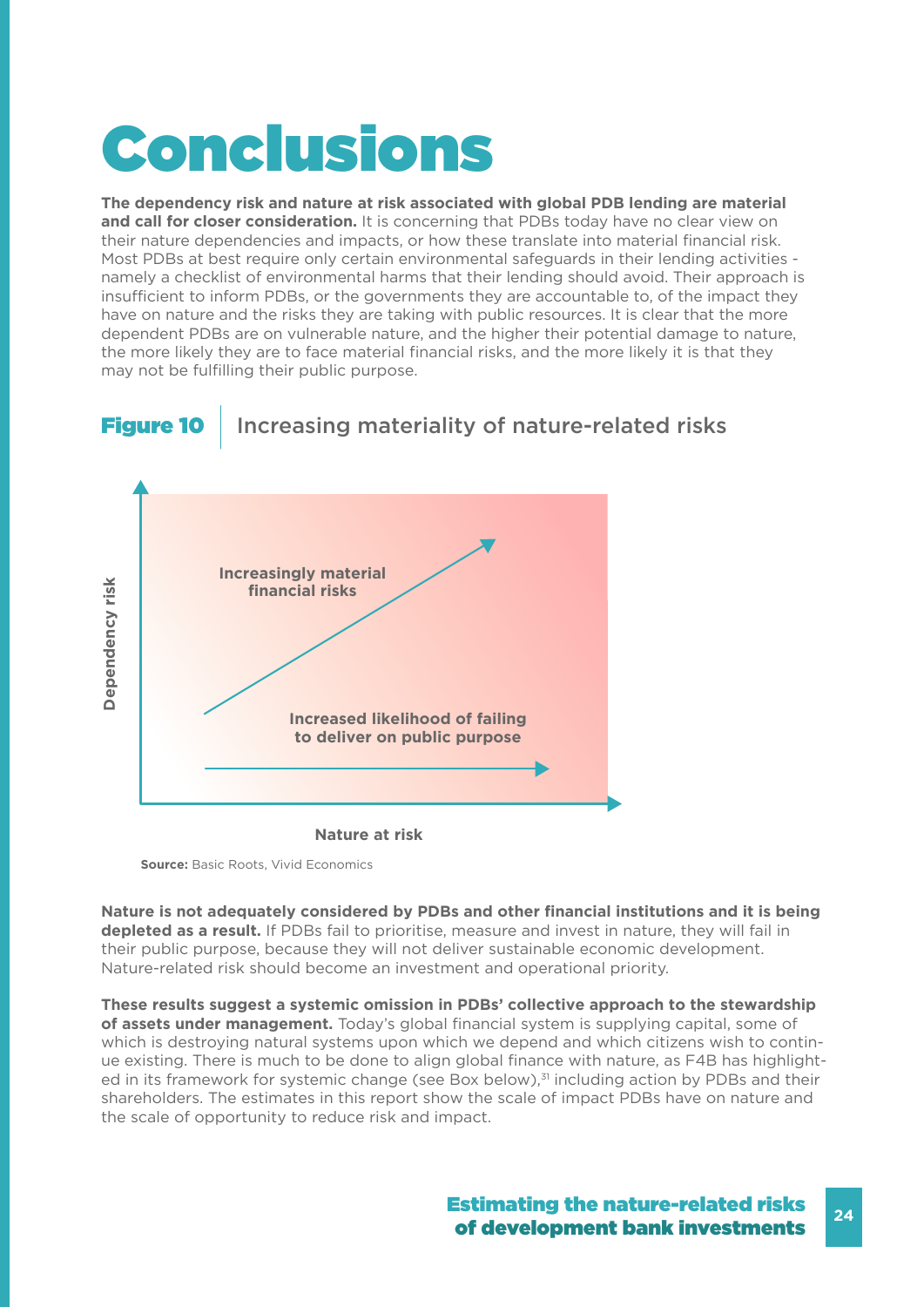### Aligning Global Finance with Nature's Needs: A Framework for Systemic Change

### What would it take to align finance with nature?

F4B has published a framework made up of six core elements that would result in global financial flows being consistent with the protection and restoration of biodiversity:

|                      | <b>ADVANCE CITIZENS' BIODIVERSITY CHOICES:</b><br>financial institutions should take account of citizens' individual and collective<br>biodiversity-related rights and preferences in their financing decisions. |
|----------------------|------------------------------------------------------------------------------------------------------------------------------------------------------------------------------------------------------------------|
|                      | <b>DISCLOSE IMPACTS ON BIODIVERSITY:</b><br>financial institutions should publicly disclose actual and expected biodiversity<br>impacts and associated risks.                                                    |
| $\tilde{\mathbf{K}}$ | <b>CREATE LIABILITY FOR BIODIVERSITY:</b><br>legal systems should make financial institutions liable for biodiversity impacts.                                                                                   |
|                      | <b>ALIGN PUBLIC FINANCE WITH BIODIVERSITY:</b><br>governments and public agencies should transparently align all public finance to                                                                               |
|                      | biodiversity-related policies, goals and commitments.                                                                                                                                                            |
|                      | <b>ALIGN PRIVATE FINANCE WITH PUBLIC POLICY:</b><br>financial institutions should ensure that their activities are consistent with biodiversi-<br>ty-related public policies, goals and commitments.             |

**It is essential that PDBs report nature dependency and nature at risk (impact).** By systematically measuring and reporting such impacts and risks, PDBs will be equipped to better understand how to reduce them, increase pressure on the counterparties in which they invest, and inform the shareholders who supervise their management. PDBs can become world leaders in nature impact and risk reporting by conducting assessments - such as the one presented in this report - themselves. This will demonstrate to the private financial sector that existing data and methods allow such reporting. In this way, they can accelerate systemic change, in line with their public purpose mandate.

**We recommend that each of the 450+ PDBs commit, within the next year, to publishing a balance sheet-wide stress test of nature-related financial risks, dependencies and impacts.** F4B and leading financial institutions such as ASN Bank, BNP Paribas and Mirova are advancing both methodologies and data to do this. The Taskforce for Nature-related Financial Disclosures (TNFD) will develop and build consensus around a central framework for the disclosure of nature-related risks including dependencies and impacts. PDBs have a duty to play a prominent role in both the development and uptake of this framework. The approach offered in this report is based entirely on readily available data and requires minimal technical input. F4B undertakes to engage with and support the PDBs who commit to stress tests of nature-related risks and act upon it. The box below provides a series of actions that PDBs can immediately take towards this. PDBs must fulfil their purpose as progressive financial institutions and lead the way for the rest of global finance.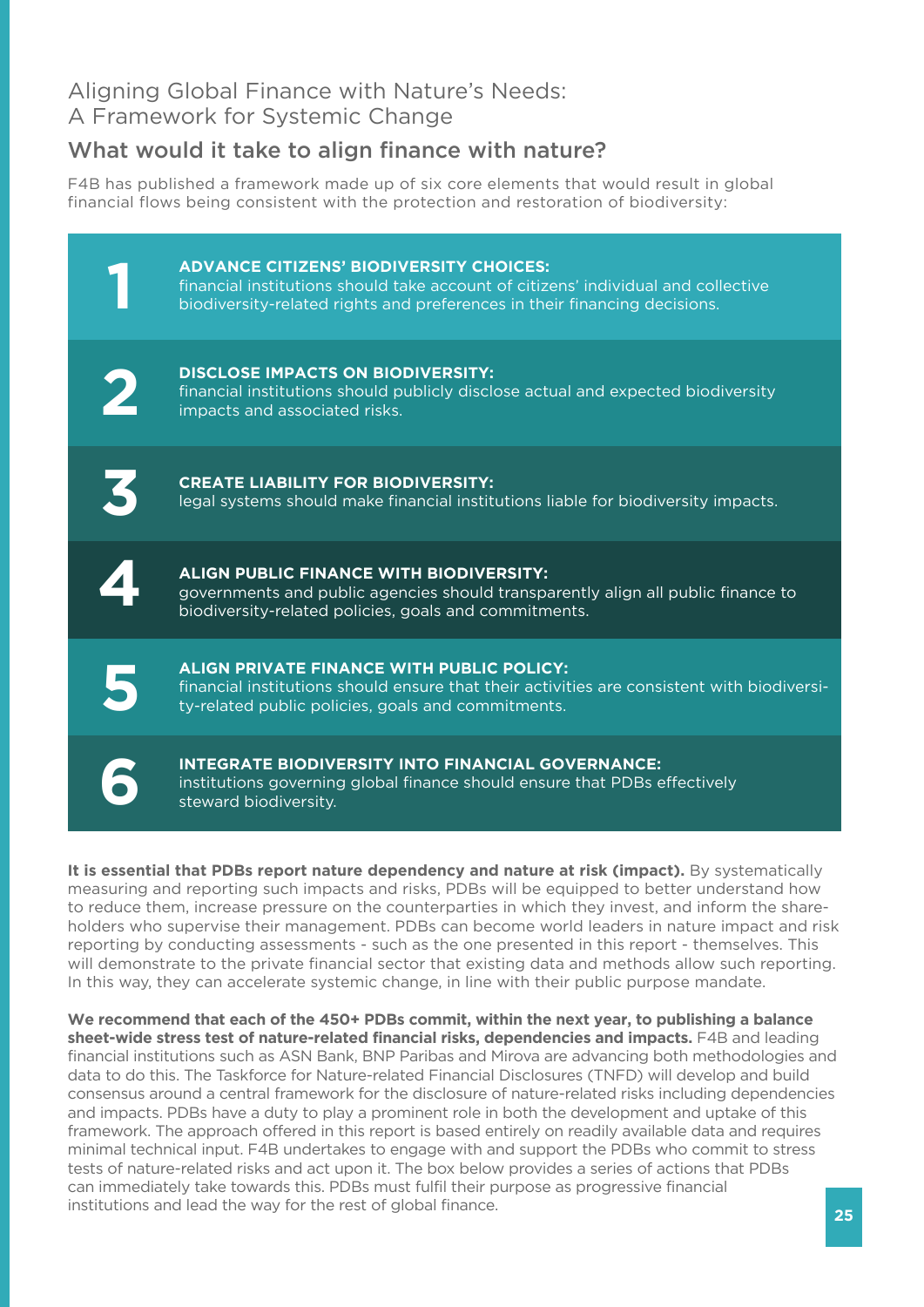### An indicative pathway towards managing nature-related risks

### **1. COMMIT TO UNDERTAKING AN INITIAL NATURE-RELATED STRESS TEST OF THEIR BALANCE SHEETS**

- **a.** Use existing data sources to identify regions with high nature risk and sectors with high nature dependency
- **b.** Estimate potential losses/impairments building from the methodology presented in this report
- **c.** Identify plan to improve sophistication of approach over time including data collection

### **2. PROGRESS DISCUSSION AT BOARD-LEVEL AND WITH SHAREHOLDER GOVERNMENTS**

- **a.** Bring discussion of nature and nature-related risk to board and shareholder fora - focus on nature to match focus on climate
- **b.** Update the strategy, investment policy and funding objectives to account for outcome of board discussions on nature

### **3. ENGAGE WITH PEERS AND INDUSTRY GROUPS**

- **a.** Support the Taskforce for Nature-related Financial Disclosures (TNFD) in the development of its framework
- **b.** Participate in the International Development Finance Club (IDFC) working group on biodiversity
- **c.** Attend the Finance in Common summit and help promote collaboration on nature-related risks

### **4. STRENGTHEN ENVIRONMENTAL SAFEGUARDS**

- **a.** Update safeguards to include biodiversity and ecosystem services where required
- **b.** Publish environmental impact assessments if not done so already

**As shareholders of PDBs, governments also bear a portion of the nature-related risks that exist on PDB balance sheets and a duty to manage them.** By exercising their power as shareholders, governments can mandate PDBs to manage these risks and make commitments to make nature-positive investments. In the case of multilaterals, this requires influential shareholders to pool their votes. In the case of bilateral and national development banks, governments can work through their ministries to review investment policies, ensuring they support national policy objectives related to nature and biodiversity. In stewarding assets under management, now is the time for them to visibly step up to this role.

#### **26** Estimating the nature-related risks of development bank investments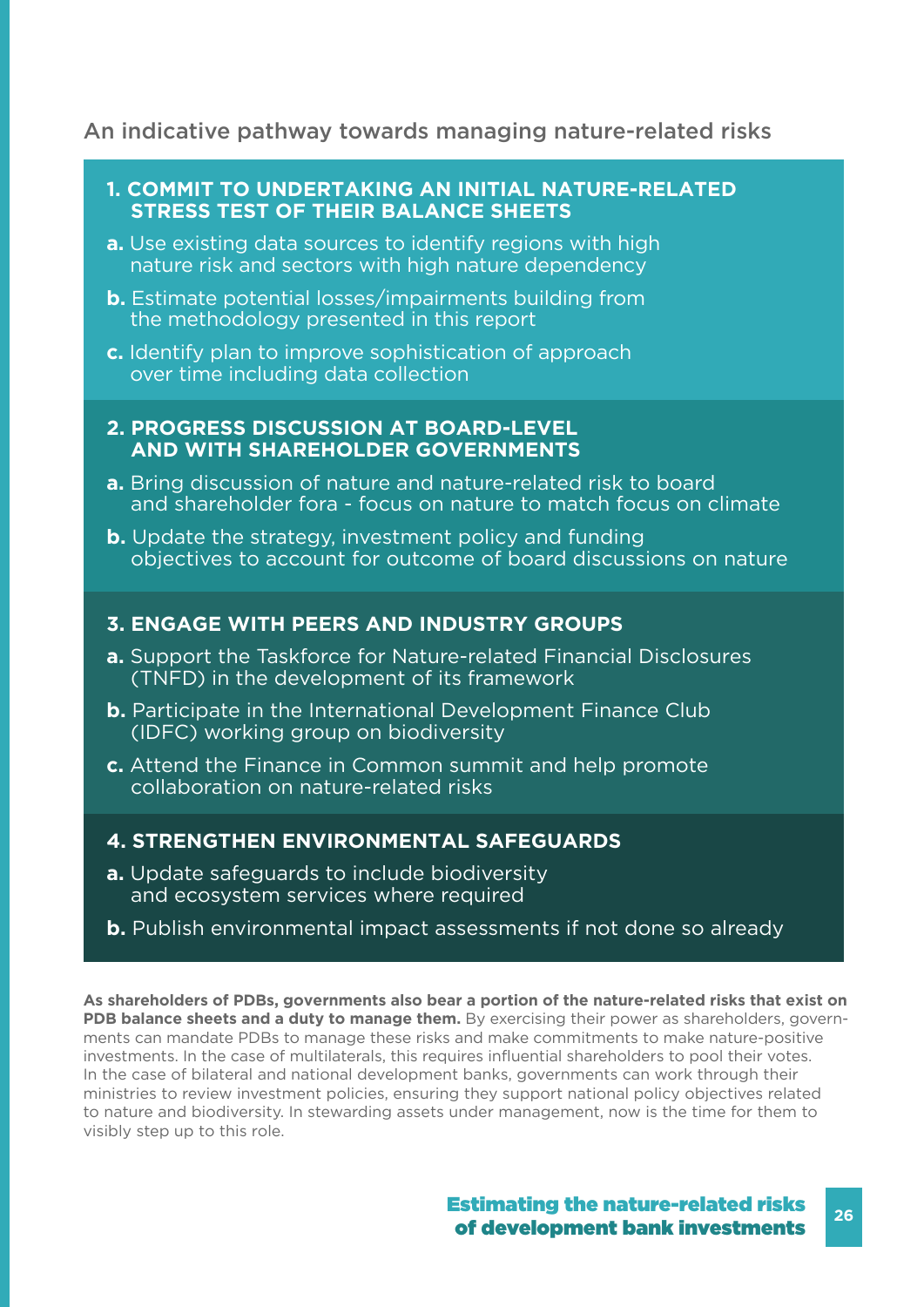## Appendix: Methodology

### Data sources for PDB assets

Using portfolio data reported by PDBs alongside other readily available data, we assess both the 'dependency risk' and 'nature at risk' associated with the global PDB asset base. By this, we mean all loans and investments owed to PDBs globally by the businesses and projects they lend to and invest in.

• We use a Finance in Common (FIC) dataset of Public Development Banks to identify aggregate PDB assets. The combined assets in this database are US\$11.6 trillion based on 450+ public development banks.<sup>32</sup> The FIC data also provides a summary of assets by PDB, which we use to determine the global distribution of assets by region.

• For project-level data related to PDB investments, we use the International Aid Transparency Initiative (IATI). IATI is a repository of data reported directly by PDBs which gives a 'by project' breakdown of investments. This provides a more accurate estimation of risks than by using aggregated figures included in annual reports of PDBs.<sup>33</sup> This is because project-level data is more granular and provides sectoral and regional allocation for a given investment, which are the two key inputs for our framework.

• For two Chinese PDBs, we have used a data curated by Boston University Global Development Policy Center<sup>34</sup>, which provides a comparable breakdown of investments by country, sector, and projects, in a manner similar to IATI.

Using these data sources, we have conducted a detailed analysis of 12 PDBs' balance sheets and scaled up the output to reach an estimate for the global PDB asset base. The PDBs that were part of the sample set are listed in Table 2 below. These were selected based on size, variety, and data availability to create a representative sample of PDBs.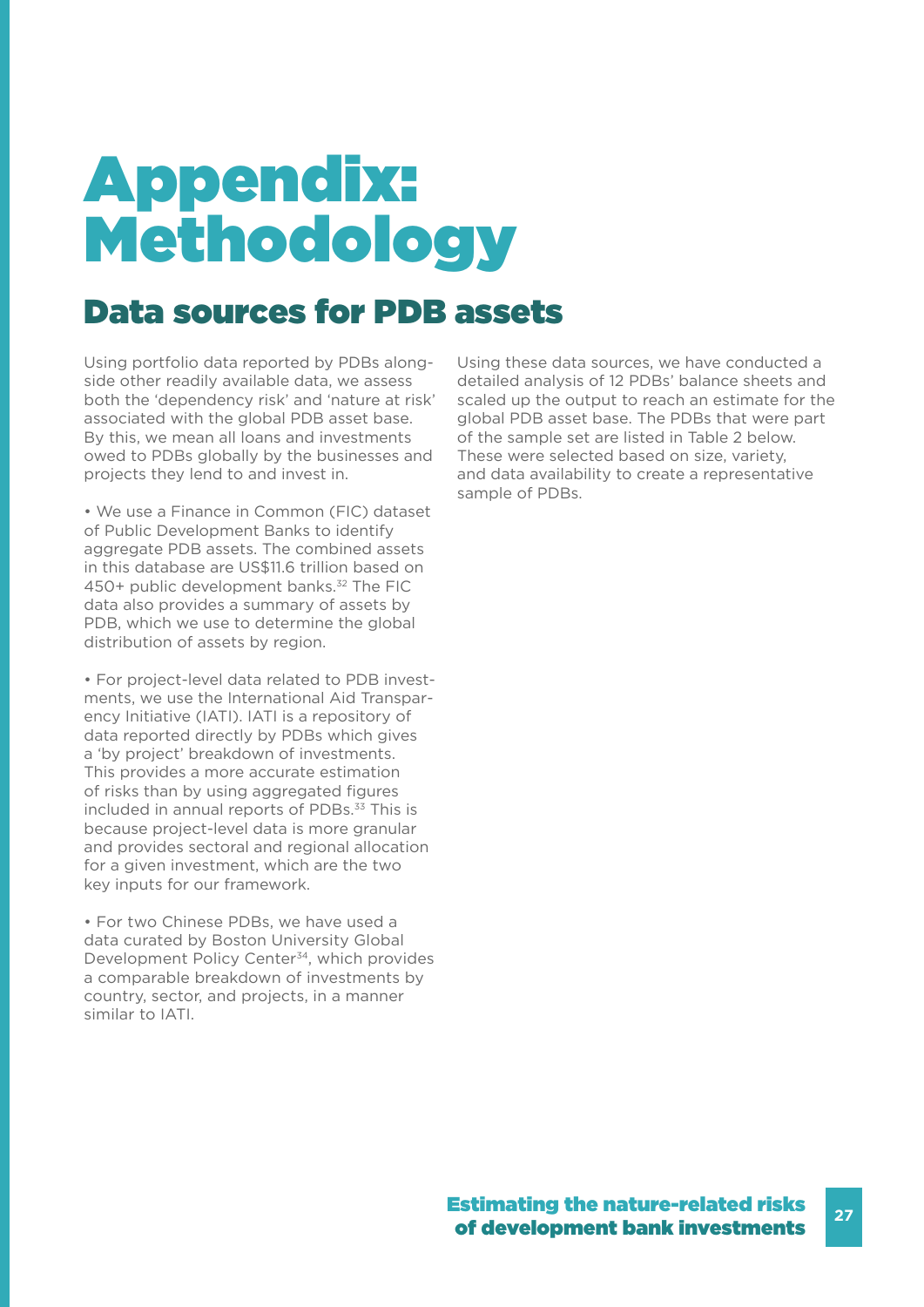## Table 2 List of PDBs in our analysis sample

| <b>Institution</b>                                                                                                   | <b>Acronym</b> | <b>Type</b>                     | <b>Assets Analysed</b><br>(USD bn) | <b>Data</b><br><b>Source</b> |
|----------------------------------------------------------------------------------------------------------------------|----------------|---------------------------------|------------------------------------|------------------------------|
| Agence Française de Développement                                                                                    | <b>AFD</b>     | Bilateral                       | 26                                 | <b>IATI</b>                  |
| <b>World Bank</b>                                                                                                    | <b>WB</b>      | Multilateral                    | 227                                | <b>IATI</b>                  |
| <b>Federal Ministry for Economic</b><br><b>Cooperation &amp; Development,</b><br><b>Germany (covers GIZ and KfW)</b> | <b>BMZ</b>     | <b>Bilateral</b>                | 53                                 | <b>IATI</b>                  |
| <b>African Development Bank</b>                                                                                      | AfDB           | Multilateral                    | 31                                 | <b>IATI</b>                  |
| <b>European Bank for Reconstruction</b><br>and Development                                                           | <b>EBRD</b>    | Multilateral                    | 43                                 | <b>IATI</b>                  |
| <b>Inter-American Development Bank</b>                                                                               | <b>IDB</b>     | Multilateral                    | 38                                 | <b>IATI</b>                  |
| <b>Asian Development Bank</b>                                                                                        | <b>ADB</b>     | Multilateral                    | 88                                 | <b>IATI</b>                  |
| <b>International Finance Corporation</b>                                                                             | <b>IFC</b>     | Multilateral                    | 96                                 | <b>IATI</b>                  |
| <b>China Development Bank</b>                                                                                        | <b>CDB</b>     | Bilateral                       | 258                                | <b>Boston</b><br>University  |
| <b>China EximBank</b>                                                                                                | CExIm          | Bilateral                       | 197                                | <b>Boston</b><br>University  |
| <b>Agricultural Development</b><br><b>Bank of China</b>                                                              | <b>ADBC</b>    | National<br>Development<br>Bank | 996                                | Annual<br>report             |
| <b>National Bank for Agricultural</b><br>and Rural Development, India                                                | <b>NABARD</b>  | National<br>Development<br>Bank | 70                                 | Annual<br>report             |

**Source:** Basic Roots, Vivid Economics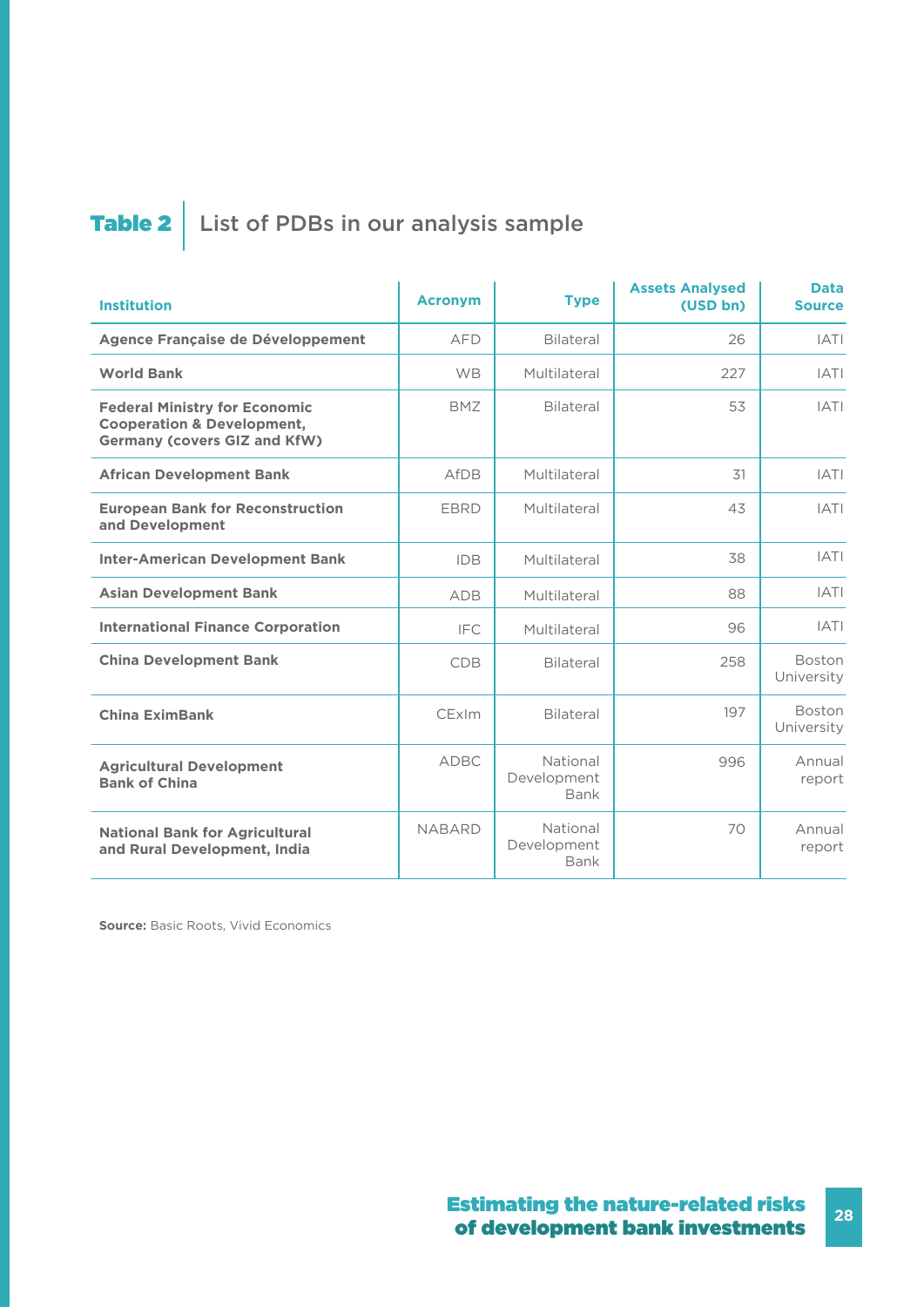### Scaling up estimates

To extrapolate these impacts to the total PDB asset base of US\$11.6 trillion, we used the Finance in Common (FiC) database of Public Development Banks. This database contains information about each PDB's location, total assets, and whether it is a multilateral, bilateral, or national bank.

The scaling approach varies by type of development bank:

### **Multilateral development banks**

The six multilateral PDBs analysed account for US\$440 billion, or 21% of all MDB assets. By including key MDBs such as World Bank, IFC, AfDB, EBRD, IADB, and ADB, the sample has good coverage of regions and sectors. This allows us to scale the findings from these 21% of MDB assets to the remaining 79% of MDB assets.

#### **Bilateral development banks**

The five bilateral PDBs analysed (AFD, KFW, CDC, CDB, ChinaExim) account for US\$410 billion, or 35% of bilateral assets held by bilateral development banks. For the remaining 65% of bilateral assets, we assume a similar sector and country distribution to the one observed in our bilateral sample. This approach is similar to the one taken for MDBs.

#### **National development banks**

To estimate 'dependency risk' and potential impacts for a bank, our approach requires a portfolio allocation by country and sector:

• Unlike MDBs and bilaterals, who invest in multiple (developing) countries, national development banks tend to invest almost entirely in the country in which they are based. As a result, we assigned the bank's home country from the FiC PDB database as the country where those assets are invested.

• No national development bank provides project-level data to the IATI database, and many do not provide a breakdown of assets by sector in their annual reports. As a result, we need to use a proxy for the sectoral distribution of each national development bank's portfolio. To do this, we calculate the average value of 'dependency risk' and 'nature at risk' for that country based on the data we have from our 12 PDBs, and apply it to the national development bank asset base. For countries where our sample set does not provide representative data, we assume that national development banks in that region use a comparable portfolio distribution as a representative institution (such as World Bank or the largest national development bank in the country). This type of assumption is needed due to the lack of data on national development bank portfolios.

• There are two exceptions to this rule for national development banks that have a sector-specific mandate: the Agricultural Development Bank of China and NABARD India. Collectively, these two banks account for roughly ~US\$1 trillion of national development bank assets.

We then sum up the 'dependency risk' and 'nature at risk' value for the aggregate multilateral, bilateral and national development bank asset base to calculate total values of each risk for the global US\$11.6 trillion of assets.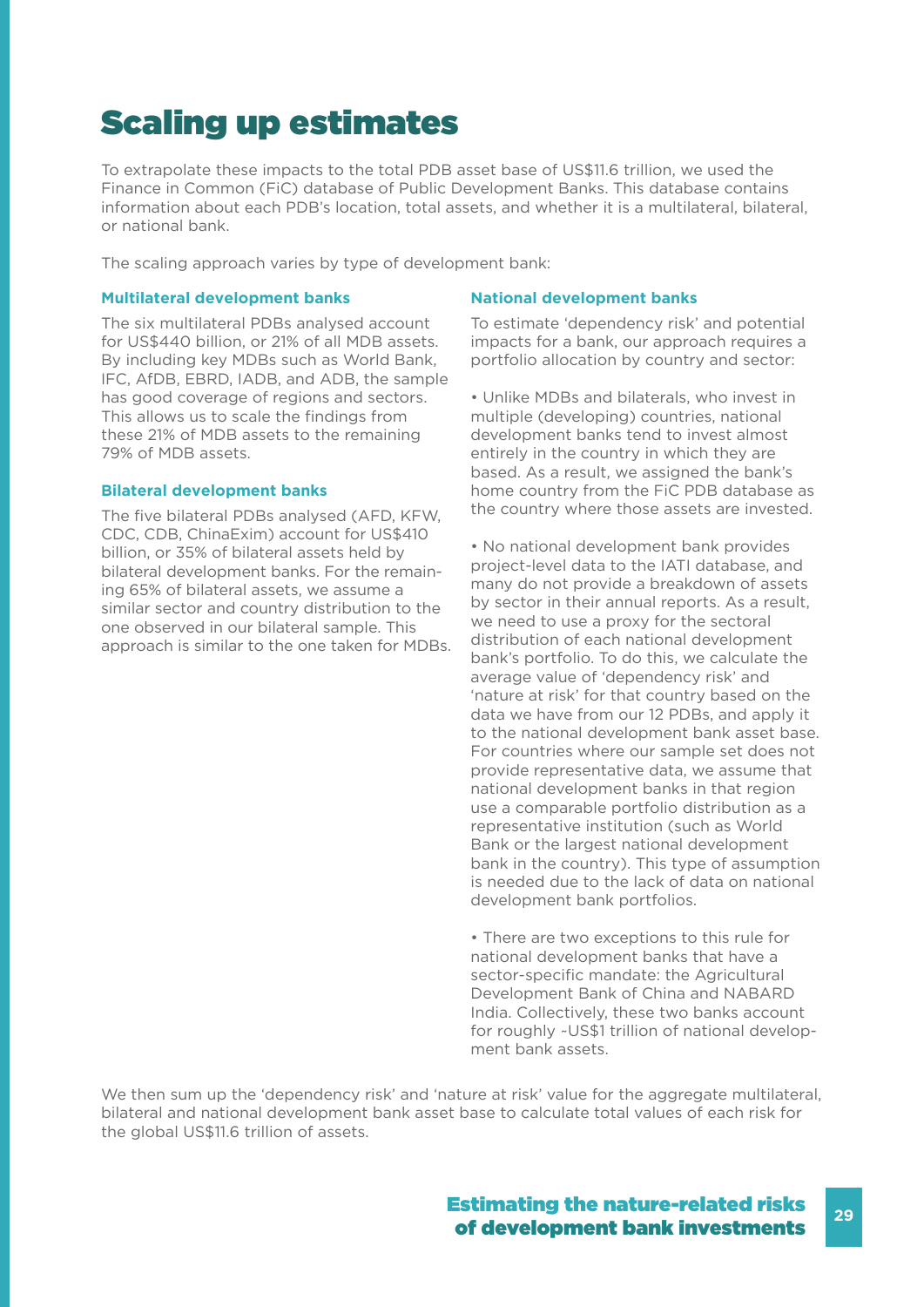### Measuring dependency risk

**Figure 12** Summary of our Dependency Risk assessment approach



#### **Data sources used:**

- Quality of environmental regulations by country using National Biodiversity Index (NBI) from UN Convention on Biological Diversity (CBD)
- Biodiversity richness by country Environmental Performance Index (EPI) from Yale
- Water + land use by country calculated using input/output tables from EORA
- Dependency on ecosystem services by sector using data from WEF/PWC 'Nature Risk Rising' report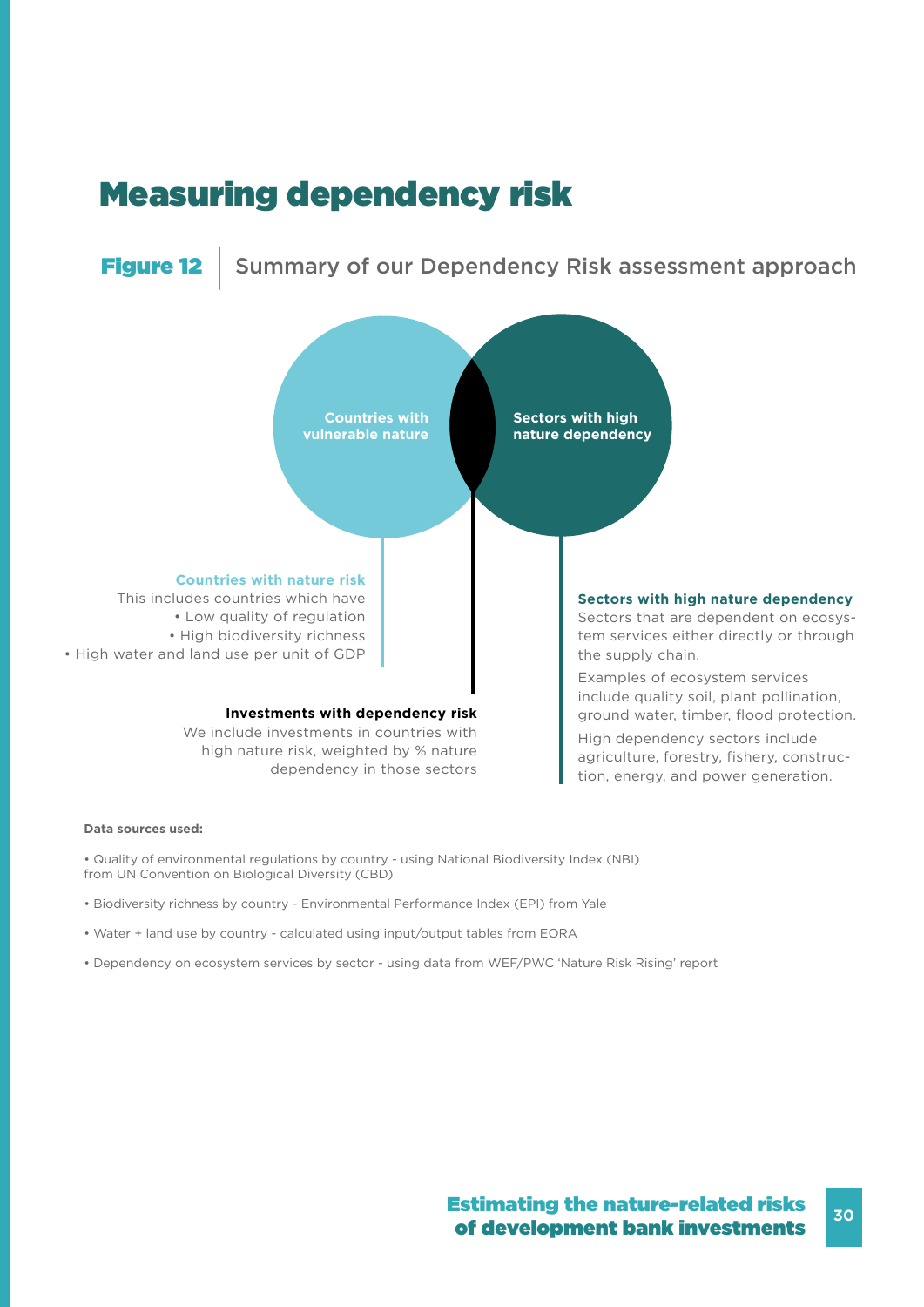Dependency risk is a function of a PDB's exposure to sectors whose dependency on nature is high, and to countries that are vulnerable to biodiversity-related risks.

To assess this, we measure sectoral exposure, focusing on 26 sectors. We measure the dollar exposure (E) as aggregate lending to a given sector in a given country.

Based on work done by the World Economic Forum (WEF) and PwC as part of their January 2020 publication, 'Nature Risk Rising',<sup>35</sup> we estimate a blended percentage of Gross Value Added (GVA) with high, medium and low nature dependency, by industry. This analysis considers both direct, as well as supply chain, dependencies. For sectors that are not covered by the above report, we have estimated dependencies based on comparable industry averages for which data is available.

The WEF/PWC approach is based on an analysis of nature dependency of 163 sectors and their supply chains across a range of ecosystem services. The aggregate sectoral dependency is a function of three factors: a) the number of different individual dependencies identified; b) the mean strength of those dependencies (rated 1-5); and c) the maximum strength of any individual dependency. To determine the nature dependency of a particular industry, the framework aggregated sectors into overarching industry groups. The industry GVA is calculated as the sum of GVA in all relevant sectors. The share of industry GVA in 'high', 'medium' or 'low' dependency categories is then calculated based on the dependency scores of the sectors within that industry.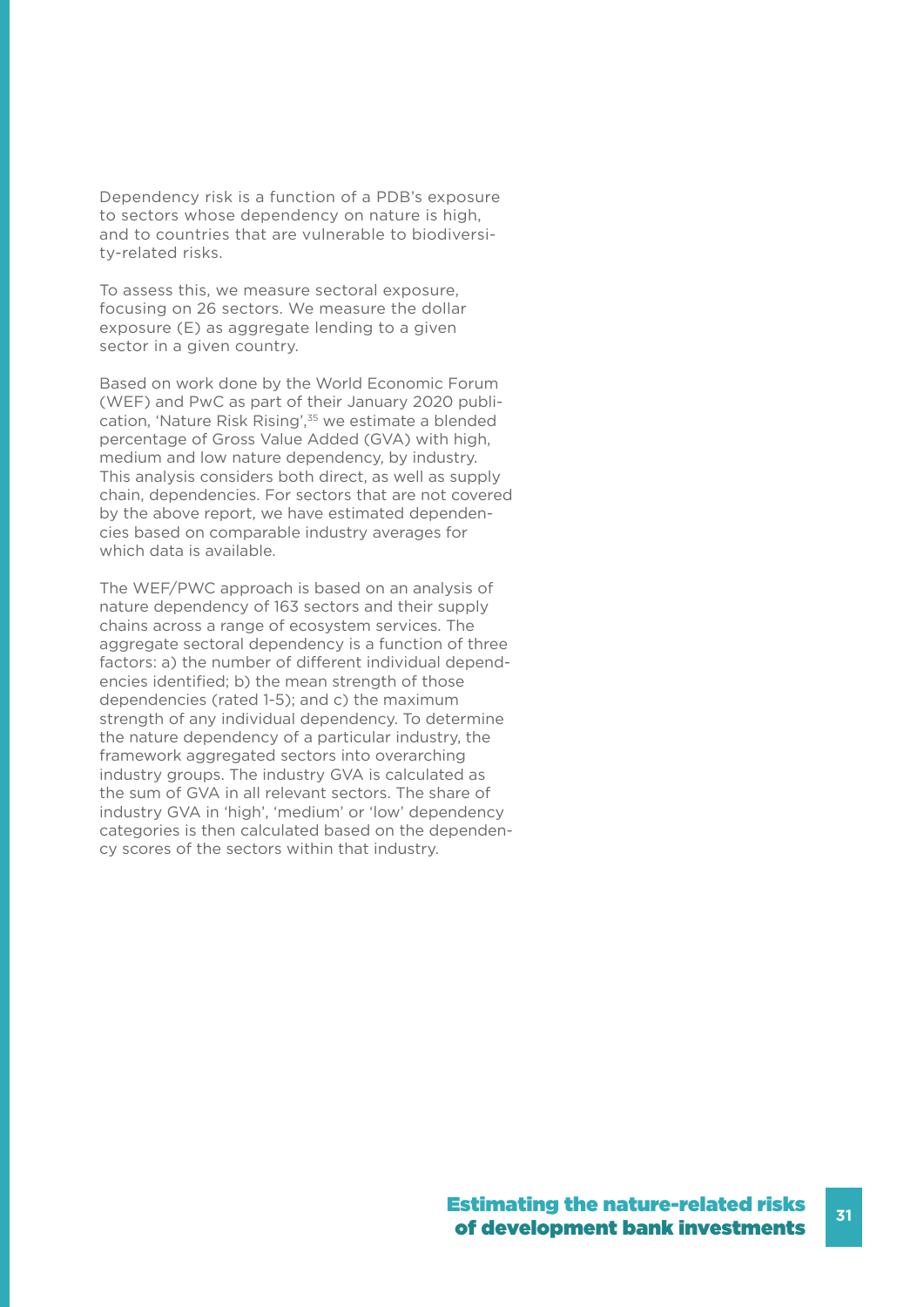## Figure 13 | Share of GVA of high, medium and<br>low nature dependency, by industry





### Estimating the nature-related risks of development bank investments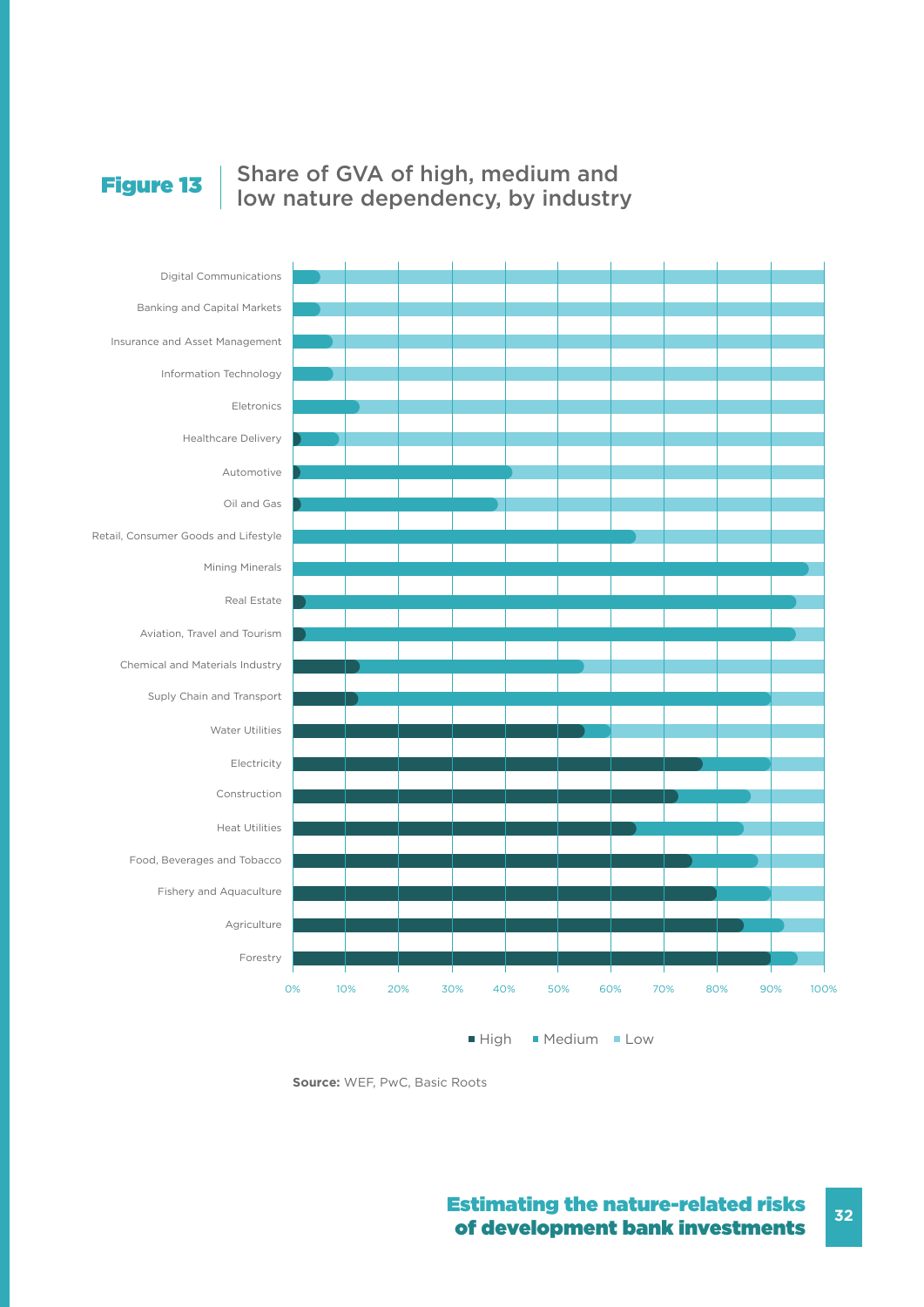We then multiply this exposure by the percentage of GVA that has high nature dependence in each sector (D). Sectors which have materially high nature dependency include agriculture, forestry, construction, energy, and natural resources.

Each sector is further evaluated, based on the PDB's exposure across countries. Where sectoral distribution by country is available, we directly use that data. If the information is not available, however, we assume the same geographic distribution of sectoral exposure, as the overall balance sheet (this information is usually available). We then apply a 'country biodiversity risk' (R), based on each individual country's quality of biodiversity regulation (stronger is low-risk); presence of biodiversity (high biodiversity index is high-risk); and nature intensity (high intensity is high-risk).

Overall, we calculate a PDB's dependency risk as follows:

#### **Dependency risk = E \* D \* R**

As a summary, this means that dependency risk is a function of a PDB's exposure to sectors whose dependency on nature is high, and to countries that are vulnerable to biodiversity-related risks.

#### **A NOTE ON COUNTRY BIODIVERSITY RISKS**

Our country biodiversity risk assessment takes into account three parameters:

**• Quality of Regulation:** We use the Environmental Performance Index (EPI), developed by Yale, to assess a country's ecosystem vitality. The EPI provides a data-driven summary of the state of sustainability around the world. Using 32 performance indicators across 11 issue categories, EPI ranks 180 countries on environmental health and ecosystem vitality. These indicators provide a gauge at a national scale of how close countries are to established environmental policy targets.

For the sake of our analysis, we use a subseries of the composite EPI that assesses countries' actions toward retaining natural ecosystems and protecting the full range of biodiversity within their borders. Essentially, countries that have already put in place strong regulation or policy towards preserving biodiversity are viewed as lower risk.

**• Biodiversity richness:** Presence of biodiversity measures the presence of biodiversity in a country. We use the National Biodiversity Index (NBI) calculated by the Convention on Biological Diversity (CBD) to rank countries. This index is based on estimates of country richness and endemism in four terrestrial vertebrate classes and vascular plants; vertebrates and plants are ranked equally.

The index values range between 1.0 (maximum: Indonesia) and 0.0 (minimum: Greenland). The countries with high biodiversity are considered to be at higher risk (i.e. they are at a higher risk of getting affected by industrial activity). The NBI includes some adjustments allowing for country size. Moreover, the index also considers parameters such as natural history, presence of zoological and biological gardens, as well as number and size of protected areas. Countries that have a higher species intactness are viewed as higher risk.

**• Nature Intensity:** Nature intensity is calculated as nature use per unit of GDP, using estimates of land and water use per unit of GDP, each priced according to their estimated nature impact, per hectare and cubic metre respectively. To do this analysis, we use EORA's country footprint data. As outlined previously, EORA is a multiregional input–output (MRIO) database, which means that we are able to analyse a country's impact of resource use not just within its borders but also with other countries due to its trading activities.

#### **33** Estimating the nature-related risks of development bank investments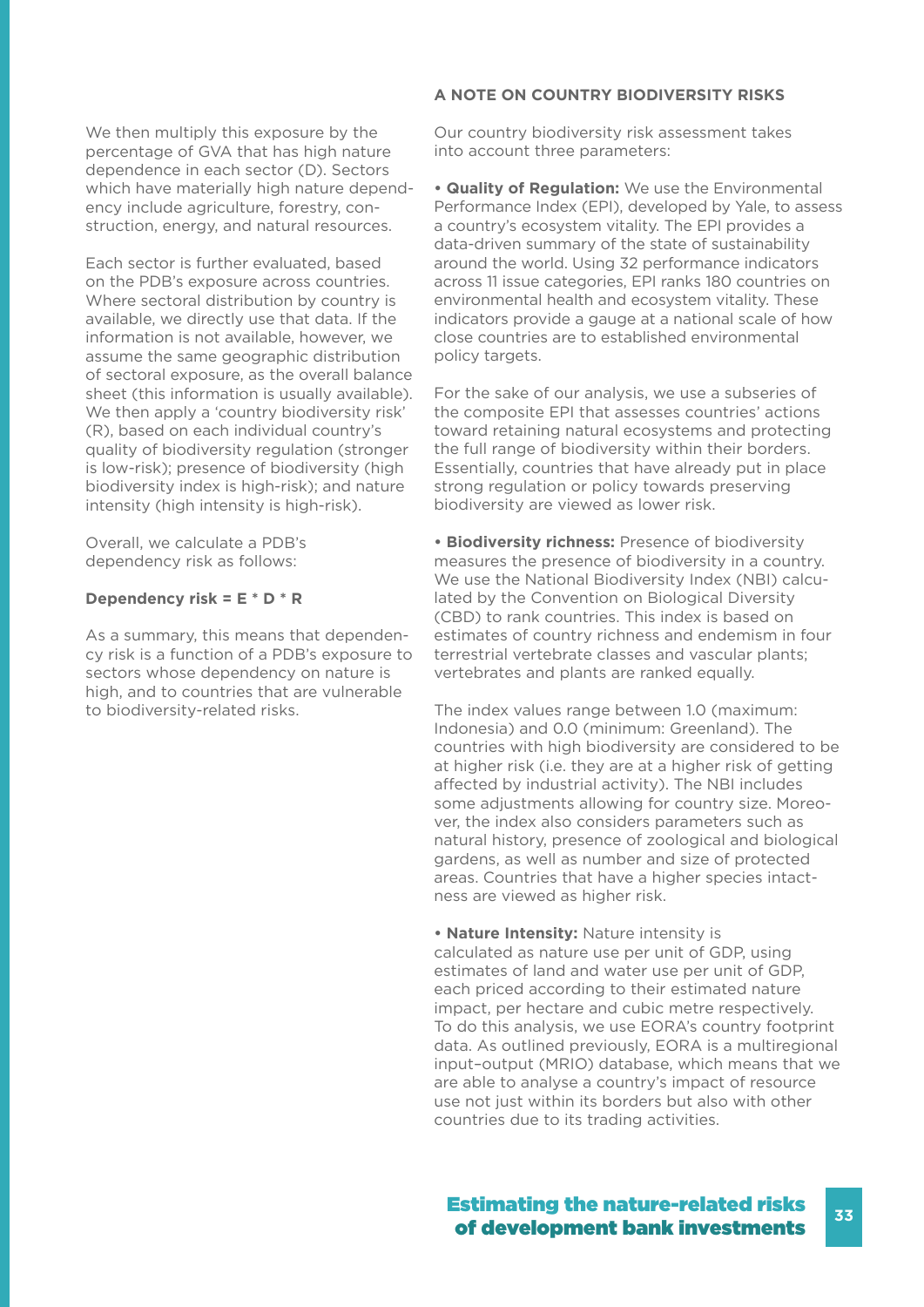### Measuring nature at risk

### Figure 14 | Summary of our Nature at Risk assessment approach



\*These estimates for nature at risk do account for habitat loss due to deforestation caused by agriculture. However, habitat loss due to land development, water development, pollution, or climate change is not estimated in this report.

**Source:** EORA, Basic Roots, Vivid Economics

To assess nature at risk, we again focus on the allocation of a PDB's assets by country and one of the 26 sectors used in our framework. For each country and each sector that a PDB is exposed to, we undertake the following:

### 1

We take the US\$ loan amount (L) and transfer that into a US\$ annual output number by using an asset turnover (AT) ratio. The sector asset turnovers we use are an indicator of the efficiency with which investments/capital are used to generate output (O). We have used industry average asset turnover ratios from CSI Market and a range of other sources. To calculate average sectoral ratios, CSI Market measures reported financial information across businesses within a sector and then aggregates them to derive an industry estimate. While the dataset is primarily based on US businesses, we have assumed that average asset turnover ratios are less likely to vary within the same sector across geographies.

### 2

We then assess the impact of O in terms of Land and Water consumption by taking intensities from EORA for each parameter (IT). The 'intensity' estimates how much land (expressed in hectares) and water (in m3) is likely to be consumed to generate one dollar of output. We calculate these intensities by dividing the aggregate land and water consumption in each sector and country (available directly from EORA) by the total output for that sector in the given country (also available in EORA).

### 3

We then multiply this land and water consumption by a calculated value of ecosystem services offered by both land and water (V):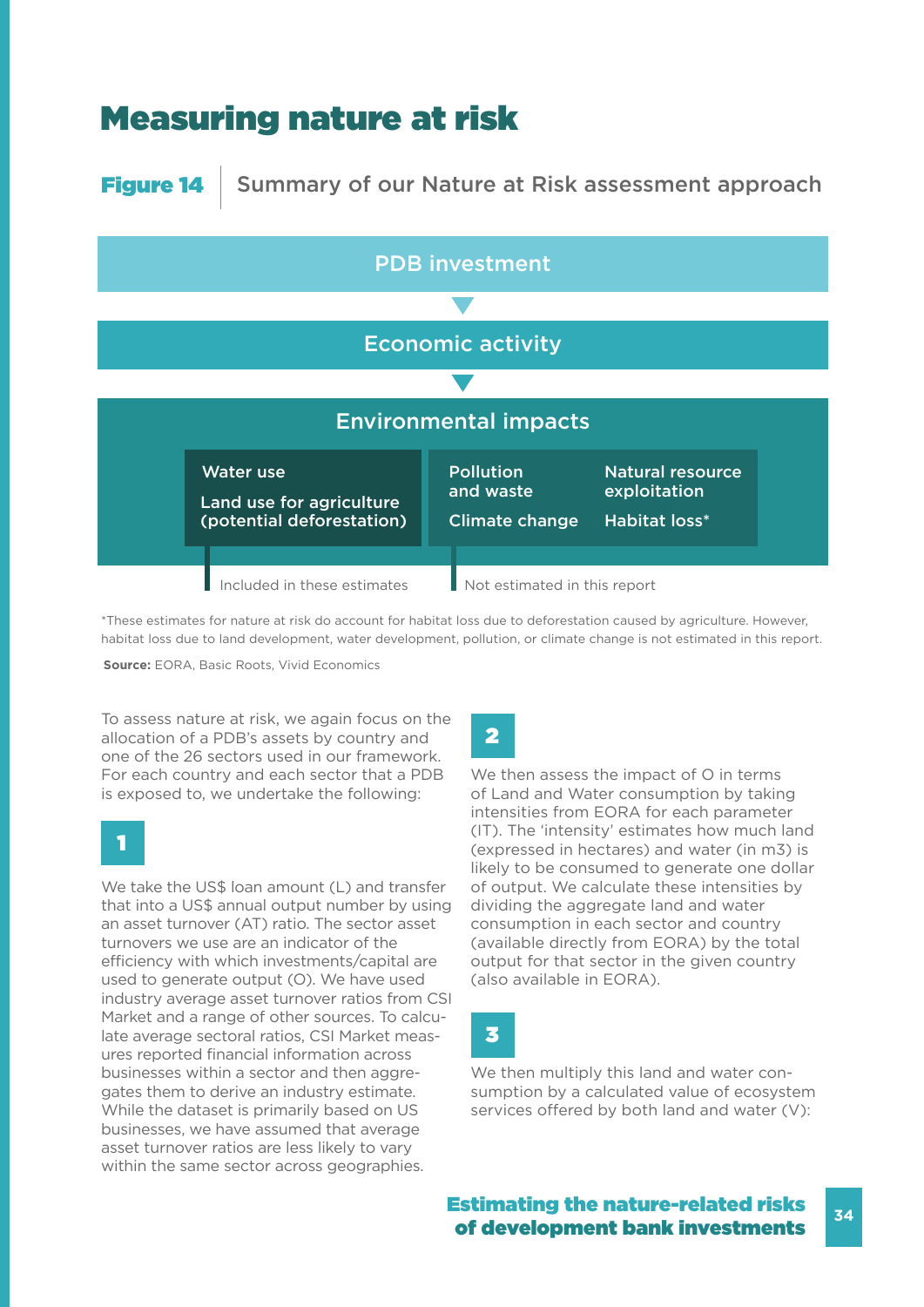**Land:** From step 2 above, we have, for each PDB, the total agricultural land area that it is financing. We then use this to approximate the amount of deforestation that may occur in the country in question because of this lending. To do this, we first take the average tree cover loss in terms of hectares per year for each country (D). The average is based on data for a ten-year period that was sourced from Global Forest Watch.<sup>36</sup> We have used default definitions for deforestation when accessing this data, which is based on canopy cover levels of greater than or equal to 30%. We then take estimates of the share of tree cover loss attributable to agriculture  $(P)$  in each region from the literature.<sup>37</sup>

Finally, we multiply by the share of agricultural land we estimate is financed by PDBs. This assumes that agriculture financed by PDBs and agriculture financed by other means contribute equally to deforestation.

The overall formula is as follows:

#### **Potential deforestation from PDB funding = D x P x R**

We recognise that our approach accounts only for potential deforestation and not wider land-use impacts. Given limited availability of data, as well as in the interest of building a framework that can be applied directly to readily available information in annual reports, we believe our approach is reasonable for an initial assessment.

To value this deforestation, we look at two components: (i) the value of the carbon stored in the forest that is released at the point of conversion; and (ii) the value of the future flow of ecosystem services that the forest would have otherwise provided.

To value the first, we follow the latest IPCC guidelines. We take estimates of ecoregionand continent-specific aboveground biomass from the 2019 revisions to the IPCC 2006 Guidelines Volume 4 on Agriculture, Forestry and Land Use.<sup>38</sup> We then apply the IPCC recommended ratios to below-ground biomass to calculate total biomass. For simplicity, we do not consider changes in soil carbon stock or dead organic matter.

We convert to tonnes of  $CO<sub>2</sub>$  emissions using the default carbon fraction of biomass and standard mass adjustment of 44/12. Finally, we apply the social cost of carbon recommended in the underlying methodology for Kering's Environmental Profit and Loss (P&L) Account, prepared by PwC, US\$78 per  $tCO_2$ .<sup>39</sup>

To value the second, we rely on work done by Groot et al. in 2012, in the meta analysis "Global estimates of the value of ecosystems and their services in monetary units".40 The paper provides monetary values in terms of provisioning services, regulating services, habitat services and cultural services derived per hectare of temperate and tropical forests on an annual basis. For the purpose of our framework, we have taken the mean value among data points and excluded any services for which there was only a single estimate. We then calculate the net present value of the flow of these ecosystem services over time. We use a discount rate of 3.5% in line with UK Treasury Green Book guidelines for public sector analysis.<sup>41</sup> We consider a flow of benefits for ten years which assumes that the land converted will not return to forest for at least ten years.

Finally, we sum the two components to arrive at the net present value of one hectare of forest, specific to the continent, domain and ecoregion of the country.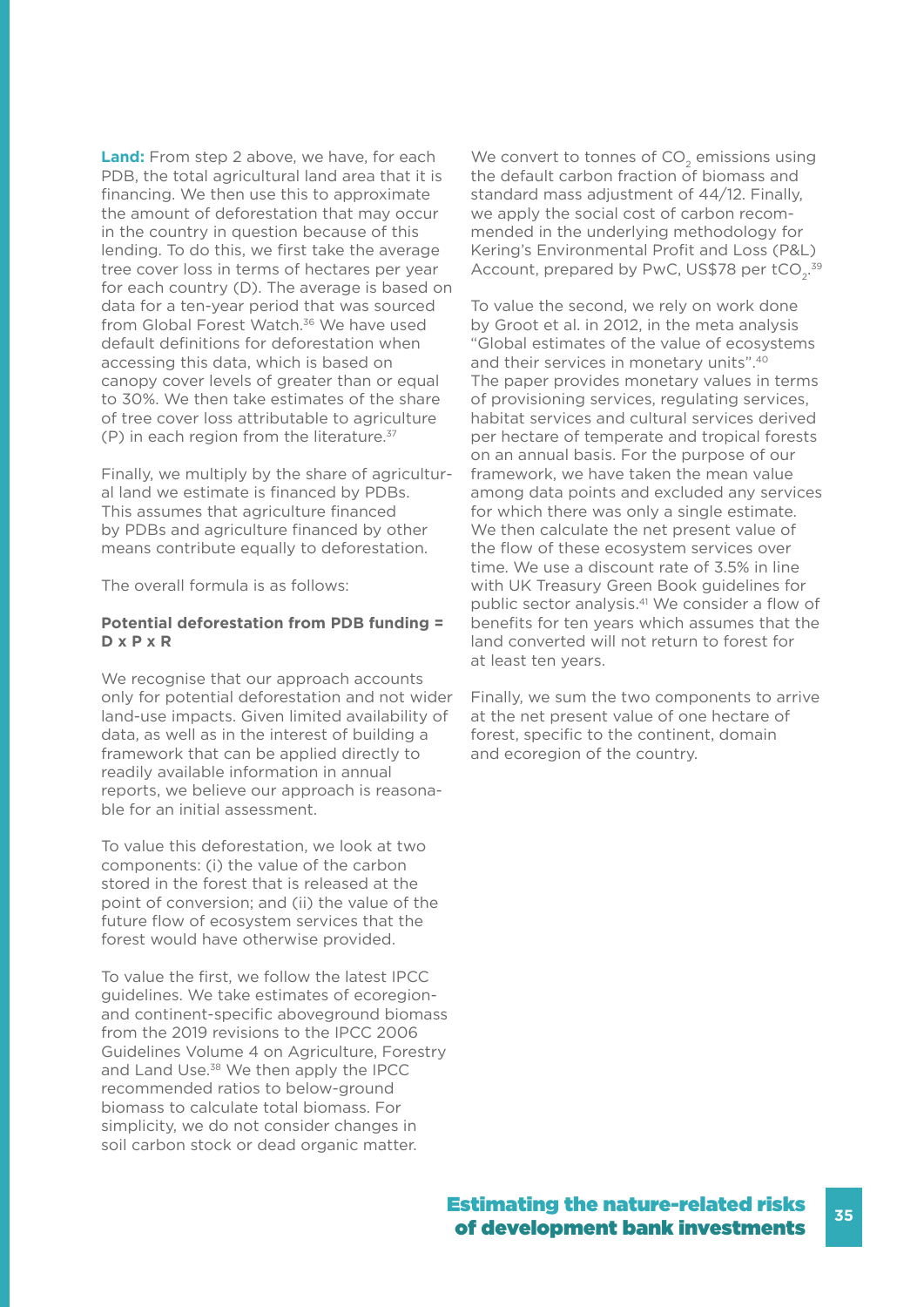**Water:** To estimate the impact of water use on biodiversity, we use two water footprints need to be considered: (i) green water footprint – water from precipitation stored in soil that is evaporated or incorporated by plants; and (ii) blue water footprint – water sourced from surface or groundwater incorporated into a product, including irrigated agriculture, industry and domestic water use.

We apply a variant of the country-level value for water that was incorporated in the Corporate Bond Water Credit Risk Tool (CBWCRT) developed by GIZ, NCD and VfU.42 In the CBWCRT, shadow prices for water are used as a proxy for exposure to potentially increasing costs for water resulting from water stress. It applies a total economic value (TEV) framework accounting for the external benefits of water to society and the environment, in addition to private benefit gained by consumers.

While the CBWCRT framework estimates the value of water as a hybrid function of four dependent variables (agricultural values, domestic supply values, human health impacts, and environmental impacts), we have incorporated only the value related to environmental impact in our study. These values are based on the life-cycle impact factors estimated by Pfister et el. (2009).<sup>43</sup> The impact factors are measured as "area of ecosystem damage" in  $m^2$  per  $m^3$  of water consumed. This environmental value is more directly linked with the object of our study. It should be highlighted, however, that this valuation is based on values that are considered conservative by the CBWCRT developers.

4. The overall nature at risk is calculated as:

**O = L x AT Nature at Risk = O x IT x V**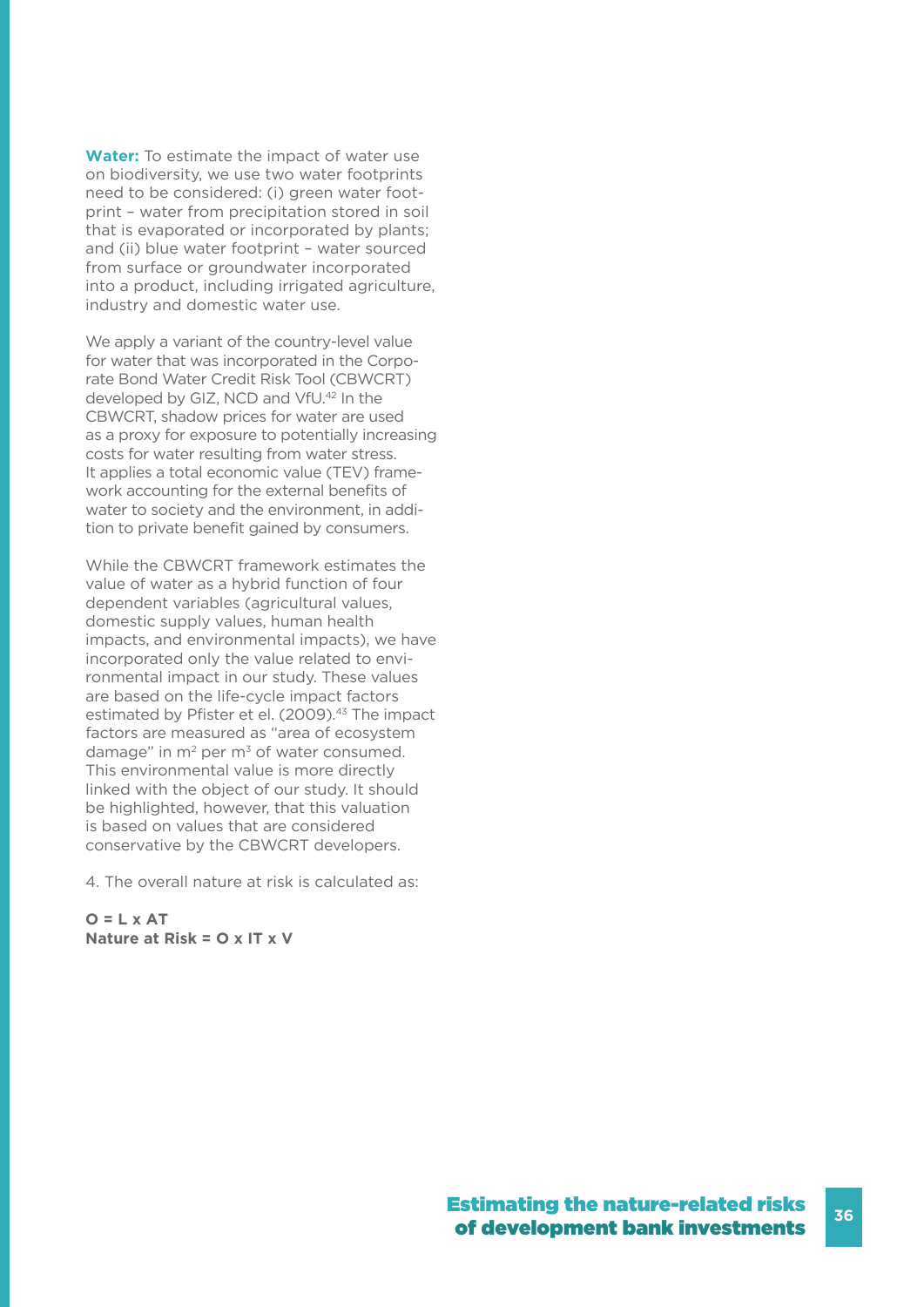# References

1 The total PDB assets as included in the Finance in Common database, is US\$11.3 trillion. To this, we add ~US\$300 million of assets belonging to two Korean PDBs (Korea Development Bank and Korea EXIM) which are not included in the Finance in Common database.

2 https://www.unep-wcmc.org/news/how-the-dutch-central-bank-is-leading-on-nature-related-risks

3 Banque de France (2021) A "Silent Spring" for the Financial System? Exploring Biodiversity-Related Financial Risks in France https://publications.banque-france.fr/sites/default/files/medias/documents/wp826\_0.pdf

4 TFND (2021) Proposed Technical Scope for TNFD. https://tnfd.info/publication/proposed-technical-scope-for-tnfd/

5 https://tnfd.global/news/taskforce-on-nature-related-financial-disclosures-announces-executive-director-secretariat-and-administration-bodies/

6 https://www.idfc.org/

https://www.idfc.org/wp-content/uploads/2020/11/idfc-benchmark-on-biodiversity-practices-of-development-banks-1.pdf

7 Aligning Development Finance with Nature's Needs: The role of government shareholders of development banks https://www.f4b-initiative.net/publications-1

8 OECD Data on Biodiversity-Related ODA

9 OECD (2020): A Comprehensive Overview of Global Biodiversity Finance

10 https://www.afd.fr/en/ressources/identifying-and-classifying-public-development-banks-and-development-finance-institutions

11 https://www.ft.com/content/1dd92502-e95b-4c21-be1c-c18a598acf1a

12 https://www.f4b-initiative.net/post/the-climate-nature-nexus-implications-for-the-financial-sector

13 https://investors-corner.bnpparibas-am.com/investing/an-introduction-to-the-sustainable-finance-disclosure-regulation/

14 https://www.europarl.europa.eu/news/en/-

press-room/20210304IPR99216/meps-companies-must-no-longer-cause-harm-to-people-and-planet-wit h-impunity https://www.gov.uk/government/news/government-sets-out-world-leading-new-measures-to-protect-rainforests

15 https://www.cbd.int/gbo/gbo5/publication/gbo-5-spm-en.pdf

16 https://www.weforum.org/press/2020/01/half-of-world-s-gdp-moderately-or-highly-dependent-on-nature-says-new-report/

17 IPBES (2020): IPBES Workshop on Biodiversity and Pandemics

18 https://tnfd.global/news/taskforce-on-nature-related-financial-disclosures-announces-executive-director-secretariat-and-administration-bodies/

19 https://www.ifc.org/wps/wcm/connect/3baf2a6a-2bc5-4174-96c5-eec8085c455f/PS6\_English\_2012.pdf?MOD=AJPERES&CVID=jxNbLC0;

https://www.ebrd.com/who-we-are/our-values/environmental-and-social-policy/implementation.html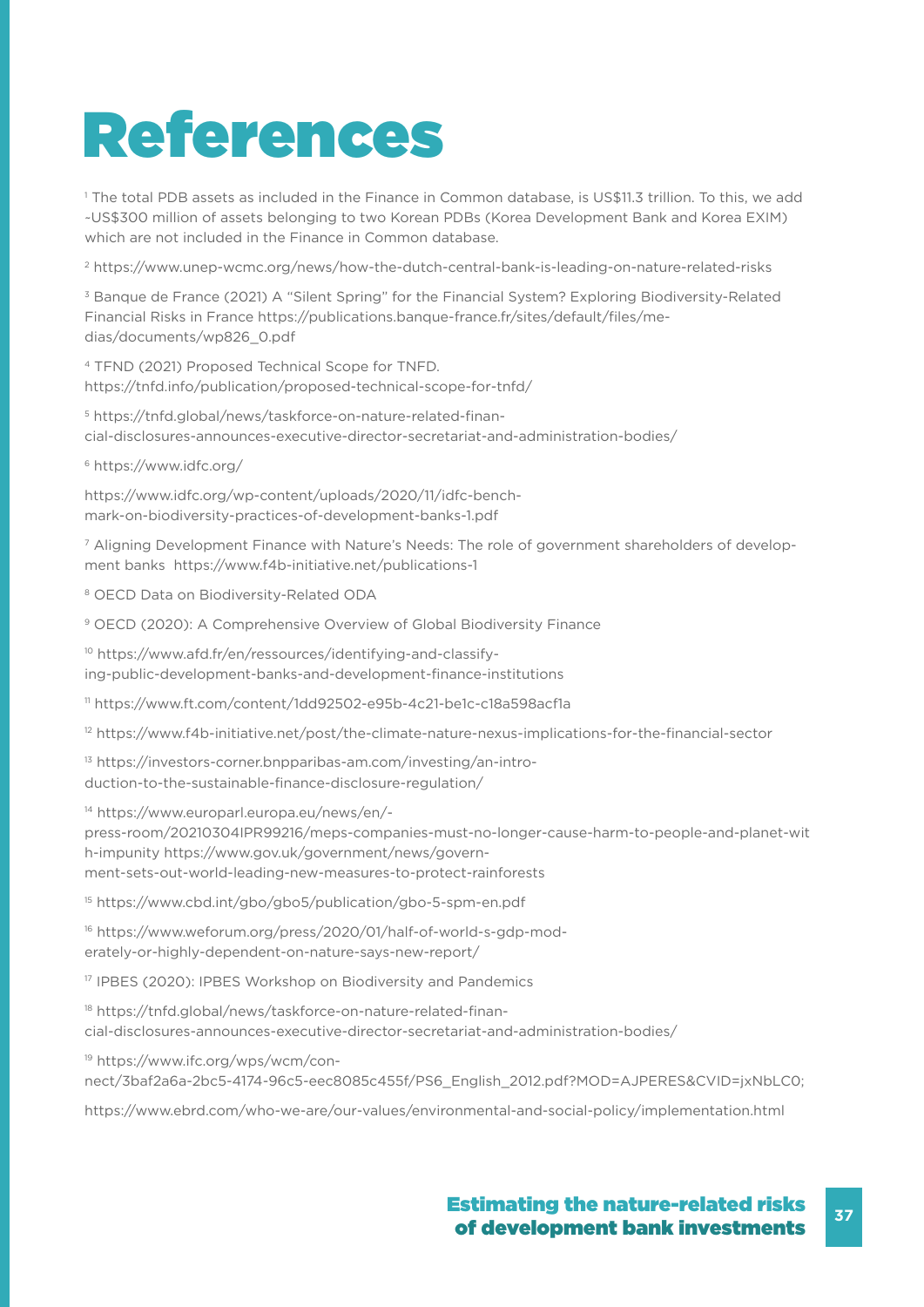#### 20 G7 Nature Compact. https://www.g7uk.org/wp-content/uploads/2021/06/G7-2030-Nature-Compact-PDF-120KB-4-pages-2.pdf

21 https://www.idfc.org/wp-content/uploads/2020/11/idfc-benchmark-on-biodiversity-practices-of-development-banks-1.pdf

 $22$  This figure refers to the aggregate value of assets that are held in sectors considered by the authors to be 'highly dependent' on nature and in countries considered by the authors to be 'highly vulnerable' to the deterioration of nature. It does not reflect an assessment of the resultant financial risk to a PDB's balance sheet based on an analysis of default rates and non-performing loans. Further detail on the approach is given in the methodology.

<sup>23</sup> This figure refers to the aggregate expected value of damage to nature that could potentially arise from PDBs' current lending portfolio, without effective measures to mitigate harm to nature. It combines estimates of the scale of biophysical impacts with valuations of the ecosystem services that would be lost. It does not reflect an assessment of the resultant financial risk to a PDB's balance sheet if this damage were to occur. No adjustment is made for how this cost may translate to changes in the default rate of loans and investments. Further detail on the approach is given in the methodology.

<sup>24</sup> We do include the indirect loss of GHG sequestration services from deforestation (please see methodology for detail).

<sup>25</sup> Swiss Re Institute (2020): "Biodiversity and Ecosystems Index"

<sup>26</sup> Ninety One and WWF (2020): "Climate & Nature Sovereign Index"

27 https://www.unep-wcmc.org/news/how-the-dutch-central-bank-is-leading-on-nature-related-risks

<sup>28</sup> Banque de France (2021) A "Silent Spring" for the Financial System? Exploring Biodiversity-Related Financial Risks in France https://publications.banque-france.fr/sites/default/files/medias/documents/wp826\_0.pdf

<sup>29</sup> Finance for Biodiversity Initiative (2021). Aligning Development Finance with Nature's Needs: The role of government shareholders of development banks https://www.f4b-initiative.net/publications-1

<sup>30</sup> Finance for Biodiversity Initiative (2021). Aligning Development Finance with Nature's Needs: The role of government shareholders of development banks https://www.f4b-initiative.net/publications-1

31 https://www.f4b-initiative.net/publications-1/aligning-global-finance-with-nature%E2%80%99s-needs%3A-a-framework-for-systemic-change-

32 Finance in Commons Database https://financeincommon.org/pdb-database

<sup>33</sup> IATI d-portal gives detailed information on select PDBs and their investments by project

34 Boston University has developed a geospatial data analysis of China's Overseas Development Finance https://www.bu.edu/gdp/chinas-overseas-development-finance/

35 Nature Risk Rising: Why the Crisis Engulfing Nature Matters for Business and the Economy, WEF/PwC (2019)

36 Global Deforestation Rates & Statistics by Country, https://www.globalforestwatch.org

<sup>37</sup> Curtis et al (2018): Classifying drivers of global forest loss

38 2019 Refinement to the 2006 IPCC Guidelines for National Greenhouse Gas Inventories: Volume 4: Agriculture, Forestry and Other Land Use

<sup>39</sup> PWC (2015): Valuing corporate environmental impacts PwC methodology document

40 Global estimates of the value of ecosystems and their services in monetary units, Groot et al (2012)

41 UK HMT (2018): THE GREEN BOOK CENTRAL GOVERNMENT GUIDANCE ON APPRAISAL AND EVALUATION

- 42 Corporate Bond Water Credit Risk Analysis Tool, https://vfu.de/ressourcen/tools/waterrisk
- 43 Assessing the Environmental Impacts of Freshwater Consumption in LCA, Pfister et al (2009)